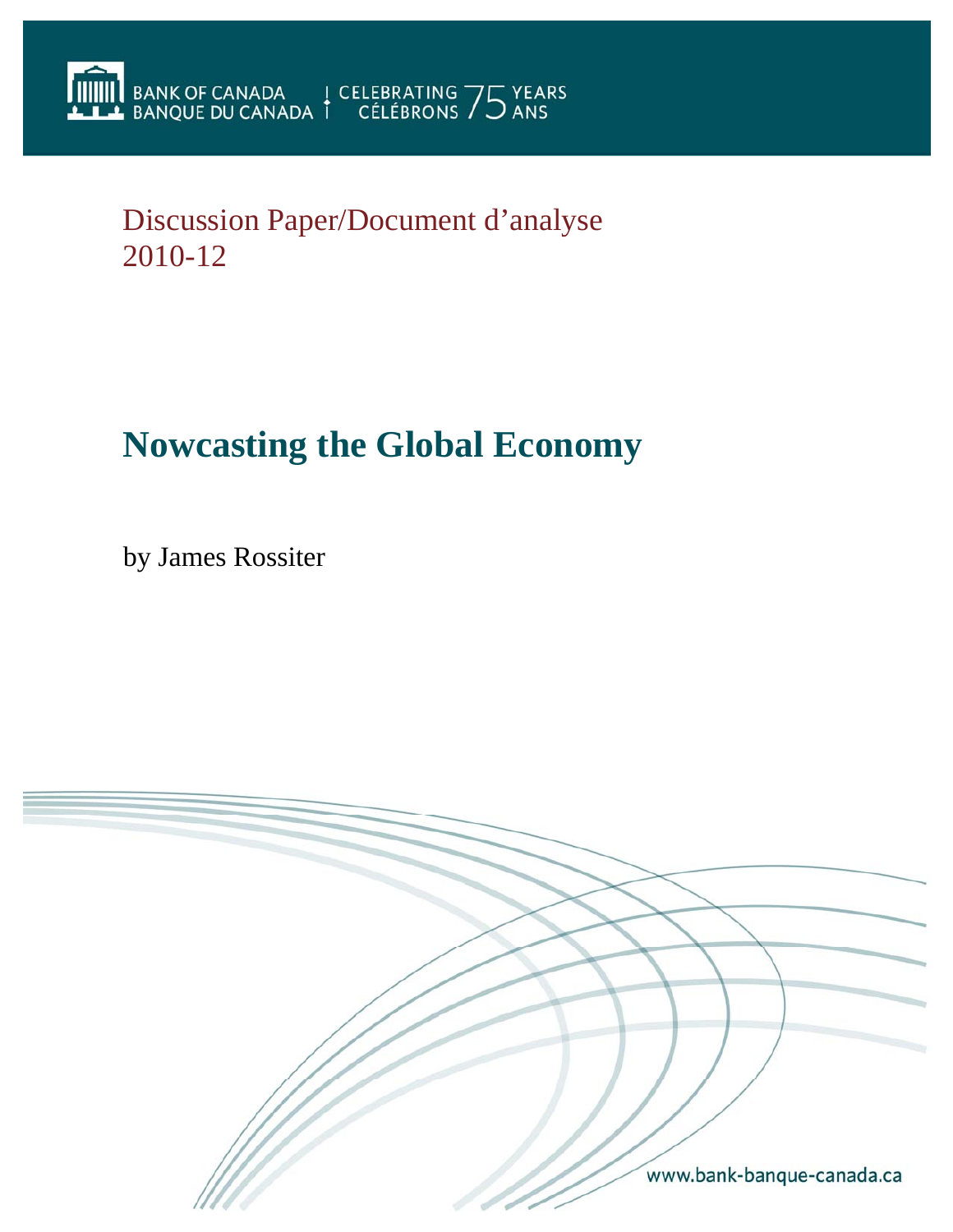Bank of Canada Discussion Paper 2010-12

September 2010

## **Nowcasting the Global Economy**

**by** 

**James Rossiter** 

International Economic Analysis Department Bank of Canada Ottawa, Ontario, Canada K1A 0G9 jrossiter@bankofcanada.ca

Bank of Canada discussion papers are completed research studies on a wide variety of technical subjects relevant to central bank policy. The views expressed in this paper are those of the author. No responsibility for them should be attributed to the Bank of Canada or the European Central Bank.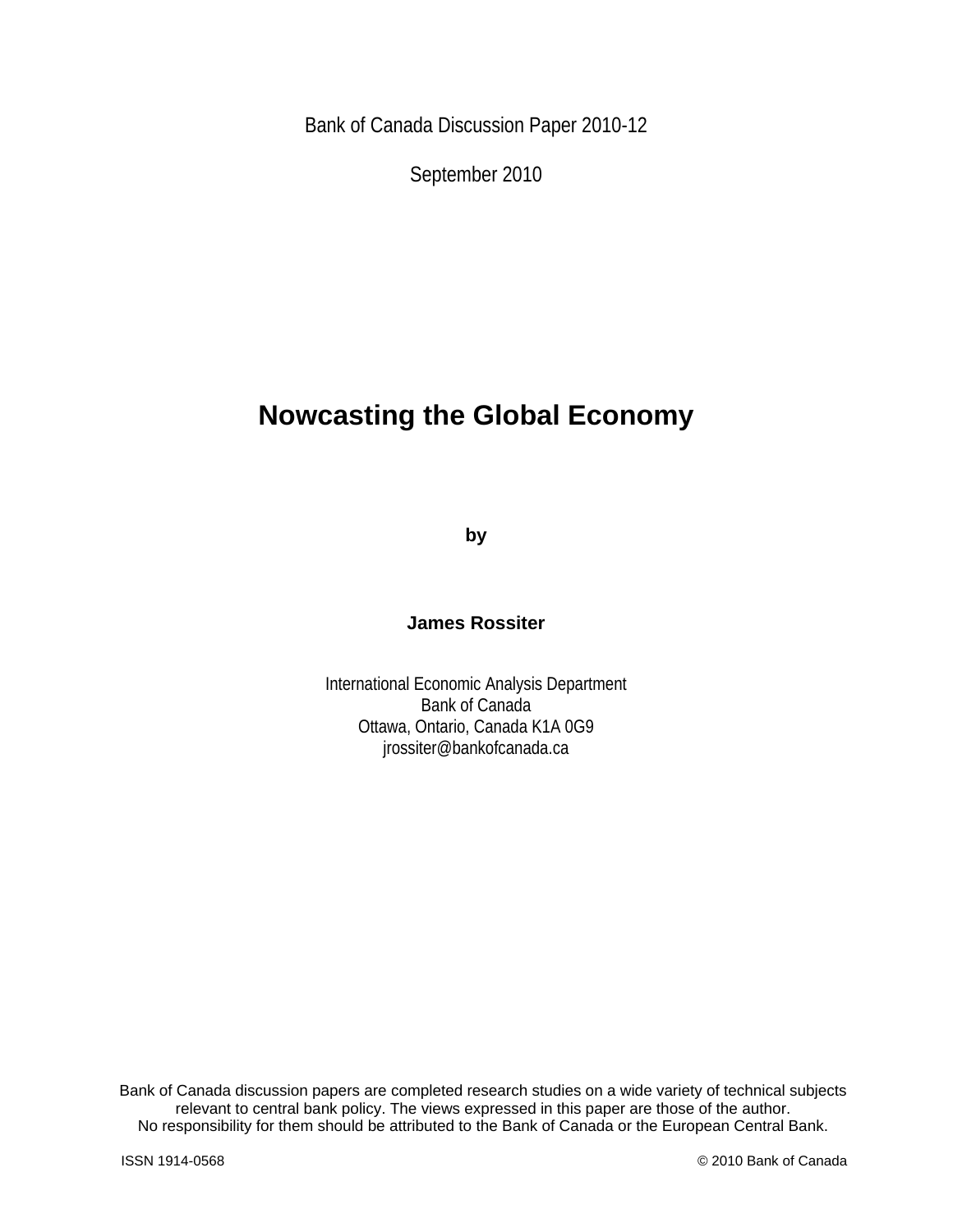## **Acknowledgements**

This research was conducted while the author was on secondment to the European Central Bank. The author wishes to thank Stéphane Dées, Sharon Kozicki, Robert Lafrance, René Lalonde, Philipp Maier, Larry Schembri, and colleagues at the European Central Bank and the Bank of Canada for helpful comments and suggestions.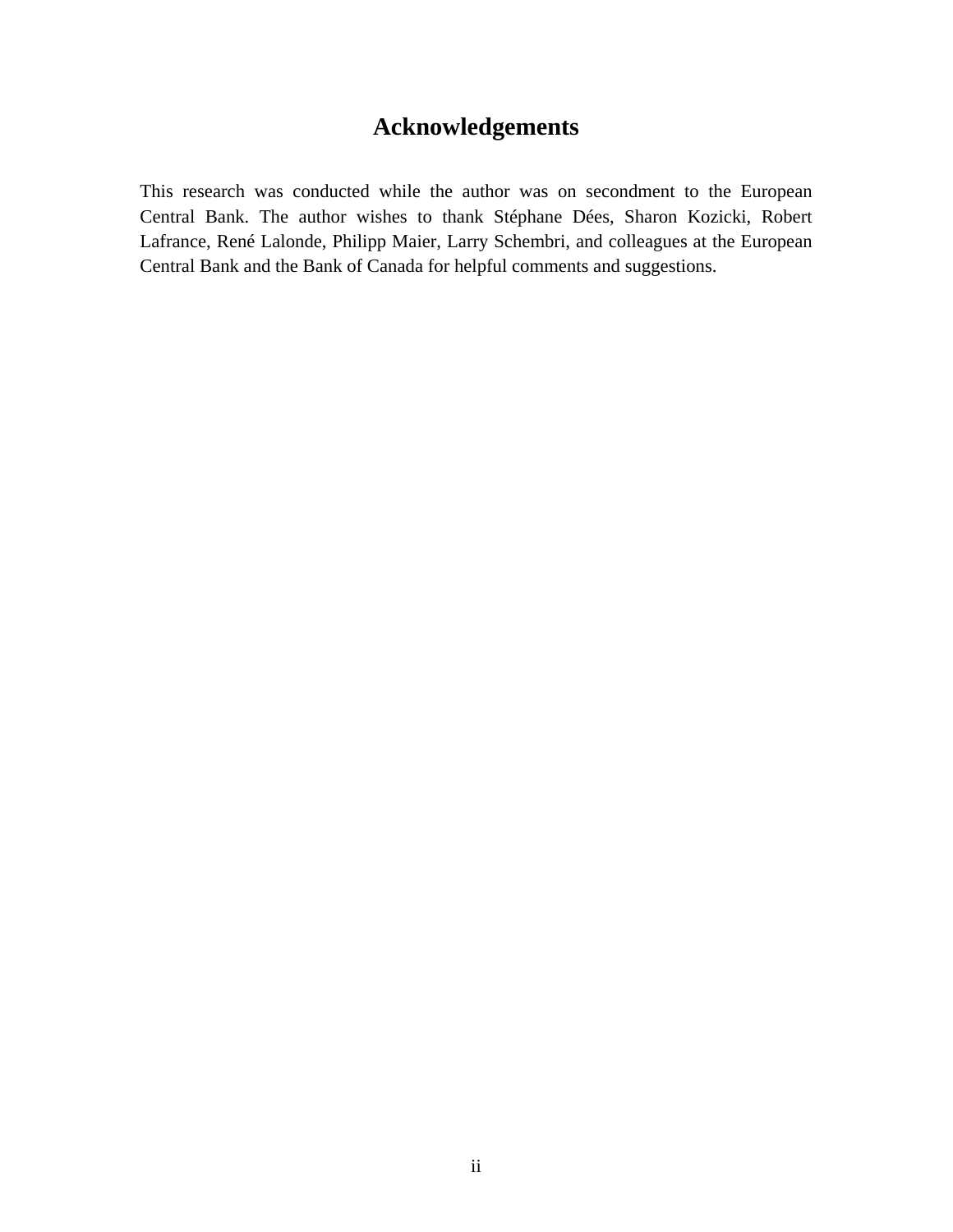### **Abstract**

Forecasts of global economic activity and inflation are important inputs when conducting monetary policy in small open economies such as Canada. As part of the Bank of Canada's broad agenda to augment its short-term forecasting tools, the author constructs simple mixed-frequency forecasting equations for quarterly global output, imports, and inflation using the monthly global Purchasing Managers Index (PMI). When compared against two benchmark models, the results show that the PMIs are useful for forecasting developments in the global economy. As the forecasts are updated throughout the quarter with the monthly release of the PMI, forecasting performance generally improves. An analysis of the forecasts over the period of the Great Recession (in particular, 2008Q4 to 2009Q2) shows that, while models that include the "soft" PMI indicators did not fully capture the sharp deterioration in the global economy, they nevertheless improved the forecasts relative to the benchmark models. This finding highlights the usefulness of such indicators for short-term forecasting.

*JEL classification: E37, F47 Bank classification: Economic models; International topics* 

## **Résumé**

Les prévisions de l'activité économique et de l'inflation à l'échelle mondiale sont des intrants importants dans la conduite de la politique monétaire au sein des petites économies ouvertes comme celle du Canada. Dans le cadre du vaste programme que s'est donné la Banque du Canada pour étoffer ses outils de prévision à court terme, l'auteur construit des équations de prévision simples à fréquence mixte pour la production, les importations et l'inflation mondiales trimestrielles en utilisant les indices des directeurs d'achats (indices PMI) mondiaux mensuels. La comparaison des résultats à ceux de deux modèles de référence montre que les indices PMI sont utiles pour prévoir l'évolution de l'économie mondiale. À mesure que les prévisions sont mises à jour tout au long du trimestre en fonction des indices PMI diffusés mensuellement, leur qualité s'améliore de façon générale. L'analyse des prévisions durant la période de la Grande Récession (en particulier du quatrième trimestre de 2008 au deuxième trimestre de 2009) révèle que, même si les modèles intégrant les indicateurs qualitatifs des indices PMI n'ont pas rendu pleinement compte de la brusque détérioration de l'économie mondiale, ils ont néanmoins permis d'améliorer la qualité des prévisions par rapport aux modèles de référence. Cette conclusion fait ressortir l'utilité de tels indicateurs dans l'établissement des prévisions à court terme.

*Classification JEL : E37, F47 Classification de la Banque : Modèles économiques; Questions internationales*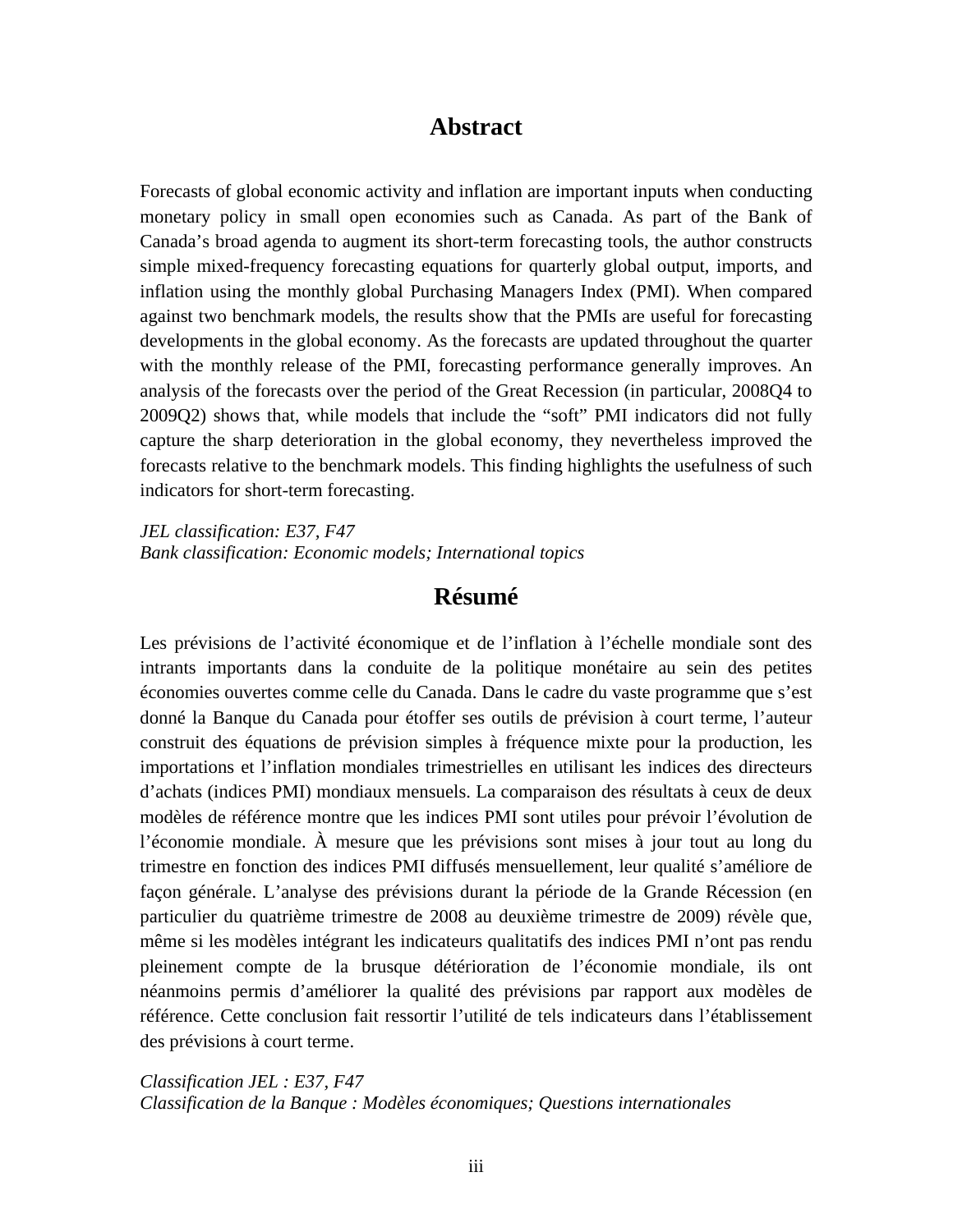#### **1. Introduction and Motivation**

Small open economies are, by definition, highly exposed to foreign economic developments. Global activity and inflation, in particular, play important roles: they transmit foreign shocks to the domestic economy through trade and financial linkages. For Canada, global output growth is a key variable used in policy‐making, since it is a useful gauge of demand for the country's exports (in the order of 40 per cent of GDP between 2000 and 2009) and a strong driver of commodity prices. Global imports add another layer of detail—they provide a more fine-tuned view of foreign demand.<sup>1</sup> Global inflation is important when assessing foreign price pressures on domestic inflation. For these reasons, it is important to have an accurate gauge of foreign economic developments when conducting domestic monetary policy.

As part of the Bank of Canada's broad agenda to augment its short-term forecasting tools, this paper develops simple mixed‐frequency forecasting equations for quarterly global output, imports, and inflation using the monthly global Purchasing Managers Index (PMI). This paper complements Godbout and Jacob (2010) by demonstrating that the PMIs can be useful in forecasting global aggregate macroeconomic aggregates.<sup>2</sup> Since the forecast horizon under consideration is the current quarter, this type of forecasting is often referred to as "nowcasting."<sup>3</sup>

Few forecasting models of the global economy exist, and most are not geared towards short-term forecasting. Furthermore, to the author's knowledge, only three papers exist that focus on direct (near‐) global *aggregates*: Jakaitiene and Dées (2009) for global growth, the OECD for its composite leading indicators (CLIs) (Nilsson and Guidetti 2008), and the aforementioned Godbout and Jacob (2010).<sup>4</sup> There are two possible reasons why forecasting short‐term developments of key *global* macroeconomic variables has not been explored much in the literature. On an applied level, data quality and timeliness

<sup>1</sup> Global imports are used to proxy global trade, since global exports *should* equal global imports, and import data are generally of higher quality, due to customs tracking.

<sup>&</sup>lt;sup>2</sup> Godbout and Jacob (2010) focus primarily on country-specific PMI forecasts, and do not examine the forecasting ability of the PMIs on global inflation or imports.

 $3$  See Perevalov and Maier (2010) for an example of the Bank of Canada's work on nowcasting the U.S. economy, and Zheng and Rossiter (2006) and Gosselin and Tkacz (2010) for Canada.

 $<sup>4</sup>$  For real variables, Jakaitiene and Dées (2009) show that forecasting the global aggregate is improved by</sup> forecasting the aggregate directly.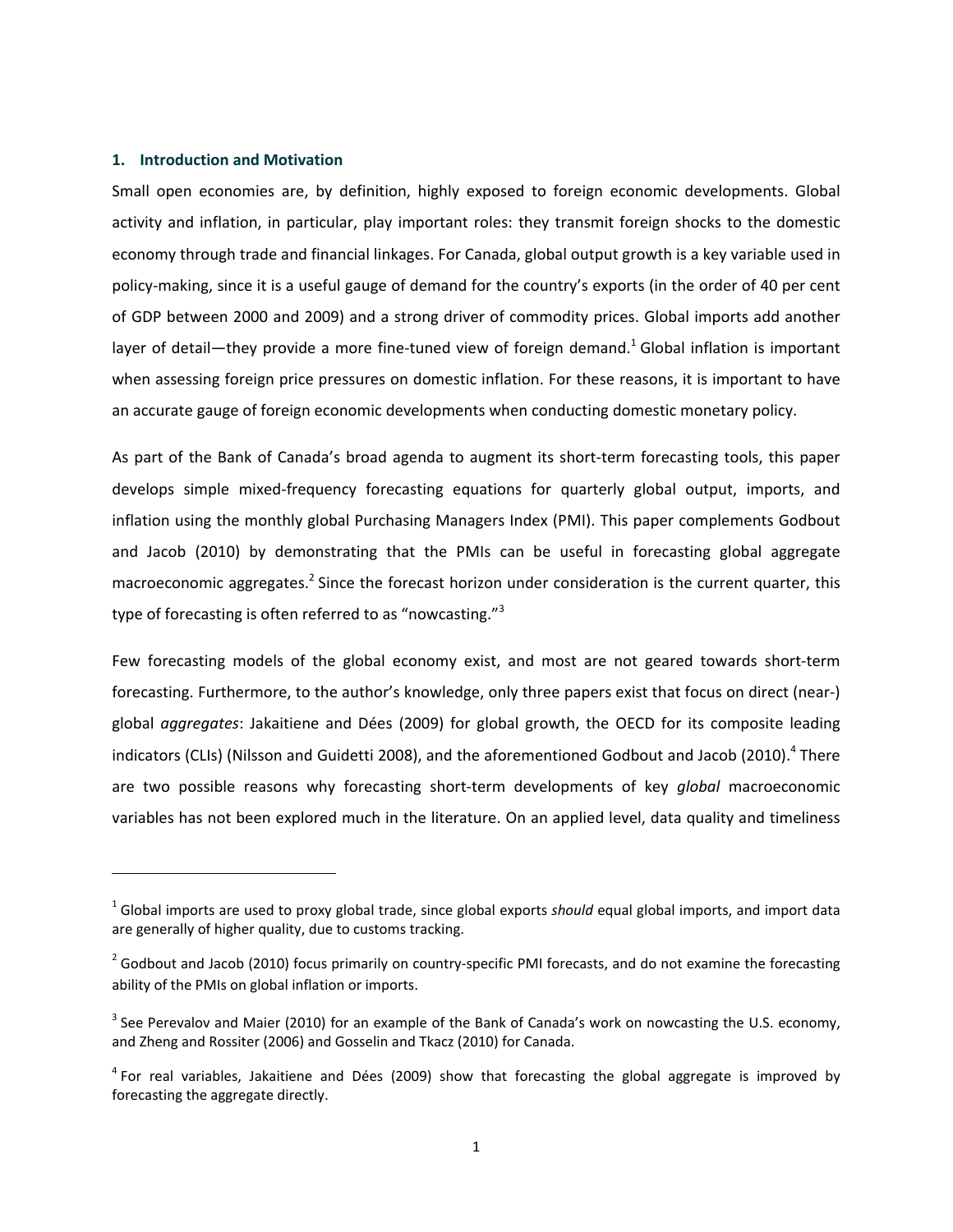concerns make short-term forecasting of the global economy particularly difficult. There is also an acute lack of truly "global" indicators, especially for real activity.

It is with these challenges in mind that this paper proposes a straightforward mixed‐frequency model to forecast global economic variables in the short term. While the most simple nowcasting models are autoregressive (AR) or random‐walk (RW) models, this paper investigates other timely and accurate high-frequency global economic indicators to determine whether the AR or RW models can be augmented to produce more accurate forecasts. The model is driven in large part by the monthly global PMI, which, as described in the following section, has a number of advantages over other global macroeconomic indicators.

The model works by forecasting missing monthly values for the PMI, and uses a quarterly "bridge" equation to provide forecasts for the first quarter of the forecast horizon. The focus of this exercise is narrow—in essence, it aims to extract information from the PMI data and lags of the dependent variable. As a result, the models can be used as a tool to assess the information content of the monthly PMI releases, providing a timely alternative forecast of global macroeconomic aggregates.<sup>5</sup>

Overall, the paper finds that the PMIs are a helpful addition to the global economic forecasting toolkit, with the nowcasts outperforming the benchmark models and generally improving within the quarter with each successive release of the monthly PMI data. The PMI-augmented forecasting equations, while superior to the benchmark AR and RW models, nevertheless underestimate the severity of the Great Recession.

The paper is organized as follows. Section 2 presents a discussion of the data. It is followed by a discussion of the methodology used and the presentation of the results. Next, the model's performance and predictions through late 2008 and early 2009 are examined. Finally, the conclusion summarizes the main findings.

<sup>5</sup> Similar research has been conducted at the European Central Bank (e.g., *Monthly Bulletin*, November 2007, Box 1), but it does not consider global imports or inflation, nor does it address the mixed‐frequency nature of the PMI and global growth data.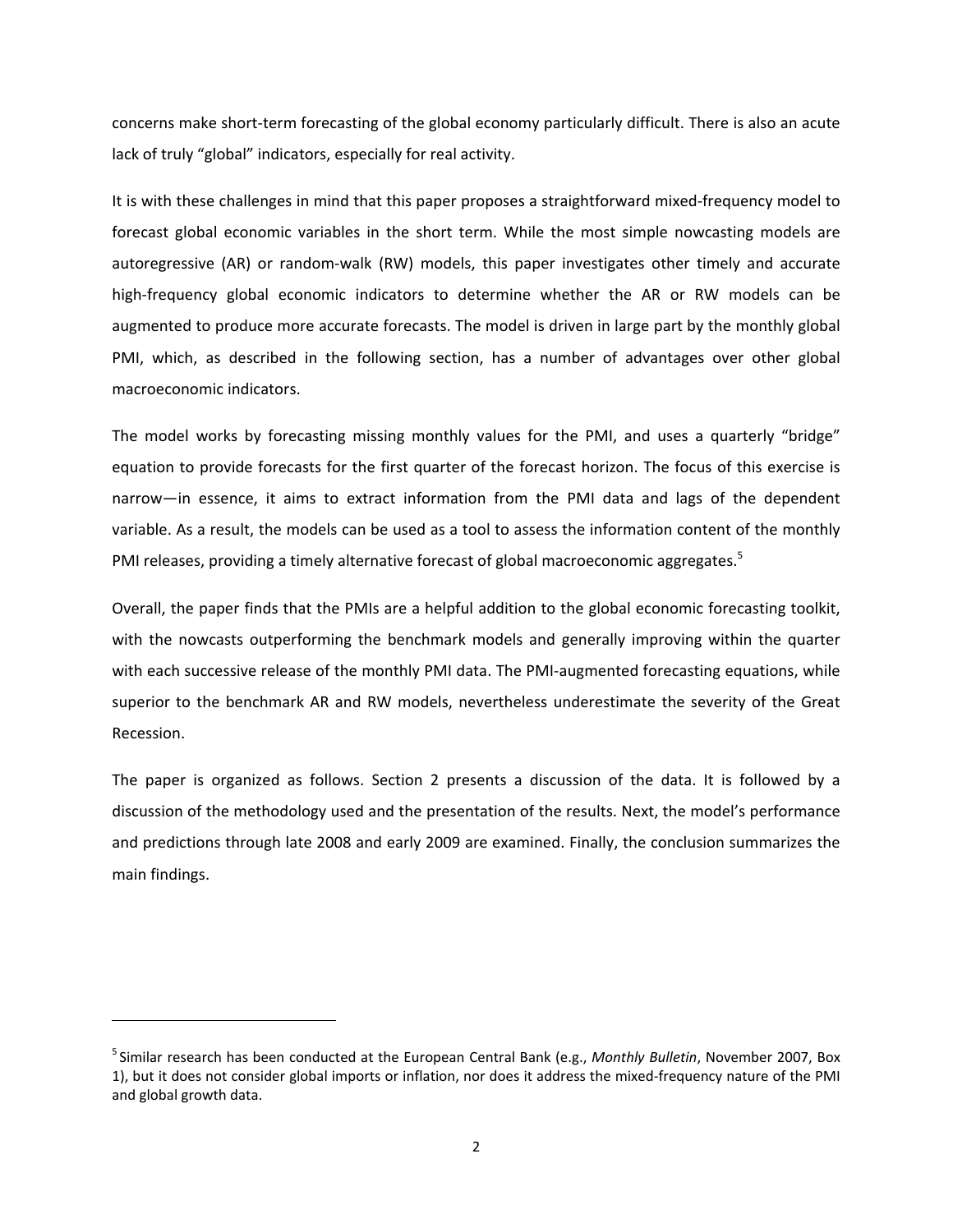#### **2. Data**

There are a number of issues that need to be considered when dealing with global aggregates, particularly in the short term. The dependent variables in this paper—global output, imports, and inflation—suffer from problems such as timeliness and quality. The model in this paper addresses the issue of timeliness by predicting global macroeconomic variables for the current quarter prior to their release.

A key goal of this paper is to augment the AR and RW models of global output, imports, and inflation with other timely indicators. Few such indicators exist on a global basis, though one could consider using data such as the OECD CLIs, industrial production, merchandise trade, and so on.<sup>6</sup> While these indicators may help explain historical movements in the global economy, they have two distinct shortcomings: they are released with a significant lag and they can be revised. The PMIs, however, are an ideal indicator for nowcasting the global economy, since they are released at a global level, on a monthly basis, within days following the reference month. As such, they should give a good idea of current global economic conditions.<sup>7</sup> In addition, they are one of the few direct measures of *real* global economic activity. Chronologically speaking, the next global indicator of real activity to be released for a given month is the OECD CLIs, which are published with about a 6‐week lag and summarize growth only in the OECD (and some additional) countries.

The monthly PMI data are published by Markit Economics. The data cover various indicators in several sectors, including manufacturing and services (see Figure 1). They are published monthly, within days of the reference month, and the raw data are never revised.<sup>8</sup> The PMI data are created by surveying purchasing managers around the world and asking them a number of questions about their production and prices.<sup>9</sup> Answers are typically "yes," "no," or "no change," and the resulting index is a diffusion index

 $6$  The OECD CLIs are diffusion indexes designed to give early indications of which way an economy is heading. The CLIs include information from many sectoral monthly indicators across OECD (and some non‐member) countries, such as retail sales, manufacturing orders, etc. The series is revised as indicator data are released and revised.

 $^7$  For example, the global PMI data for September give us a good idea of real economic activity that month within the first few working days of October.

 ${}^{8}$ The seasonal adjustment factors may be revised from time to time. More broadly speaking, real-time analysis of the models in this paper would be desirable to assess their forecasting performance. However, the global macroeconomic series is not available on a real‐time basis.

 $^9$ Markit Economics does not publish a detailed methodology for the PMIs. As such, it is impossible to know how the weighting scheme differs from that of the global macroeconomic aggregates.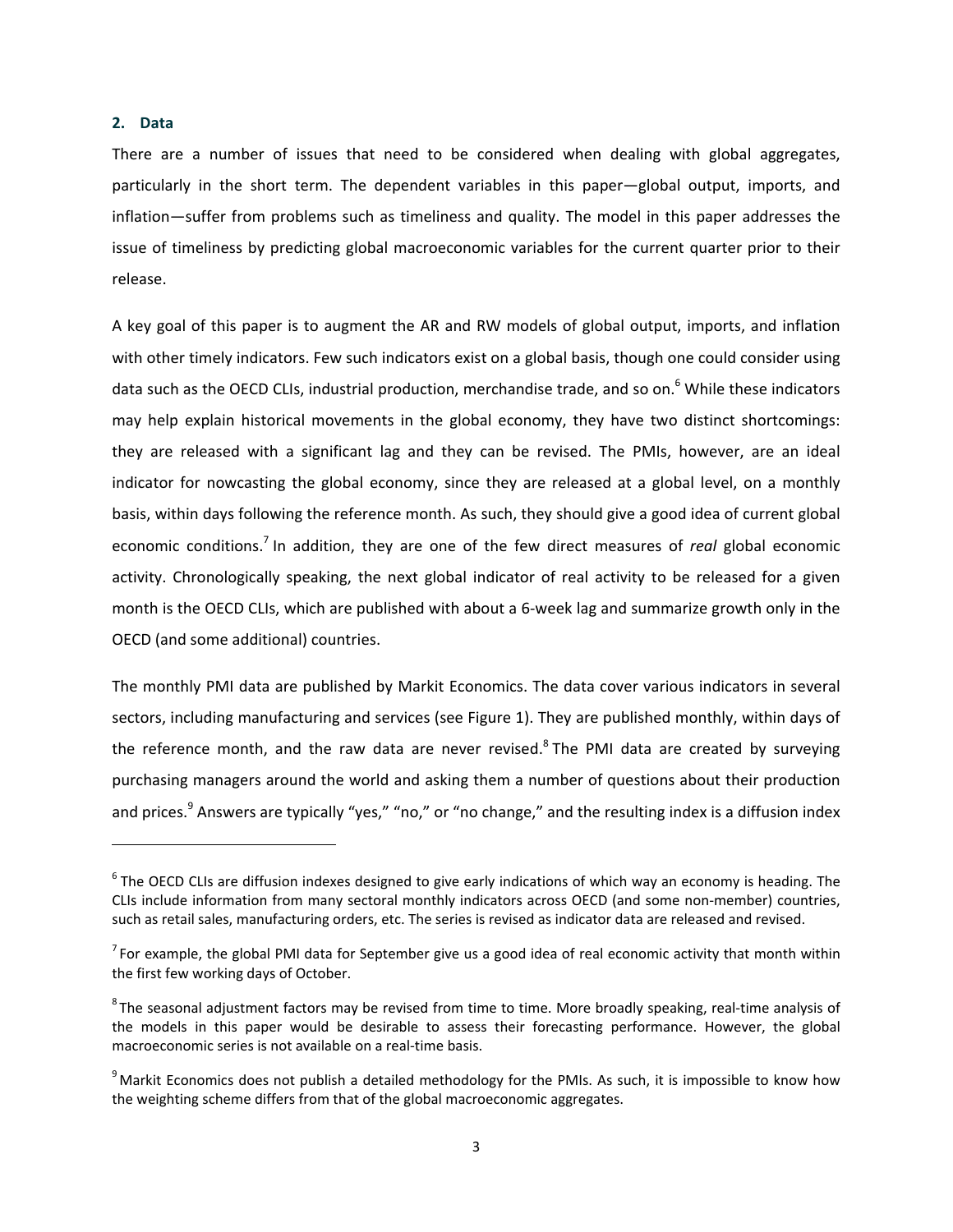calculated as a sum of the "yes" plus one‐half of the "no change" answers. As a result, 50 becomes a midpoint, with values below (above) 50 representing a deceleration (acceleration). One drawback of the survey is its simplistic response options: it lacks quantitative measures. For example, while all firms may report an expansion in production in a given month, there is no indication as to whether this expansion is by 2 per cent or 20 per cent. Another limitation of the PMI data for this paper is that they date back only to 1998. Finally, the PMI provides no information on the *levels* of economic activity. However, since forecasters are generally concerned with growth rates, this does not prove to be a significant problem.







The global aggregate data for output, imports, and CPI inflation cover close to 100 per cent of the world; Figure 2 plots the data and Table 1 provides summary statistics. The GDP and CPI data are calculated using purchasing‐power parity weights (from the International Monetary Fund [IMF]), which vary over time. The imports data are calculated using nominal trade weights (again, consistent with IMF methodology). Most data are sourced from national statistical agencies, though some smaller countries'

data come from IMF databases. For global output growth and inflation, the unit root null hypothesis is not rejected, and so the forecasting equations are estimated using as dependent variables the *changes*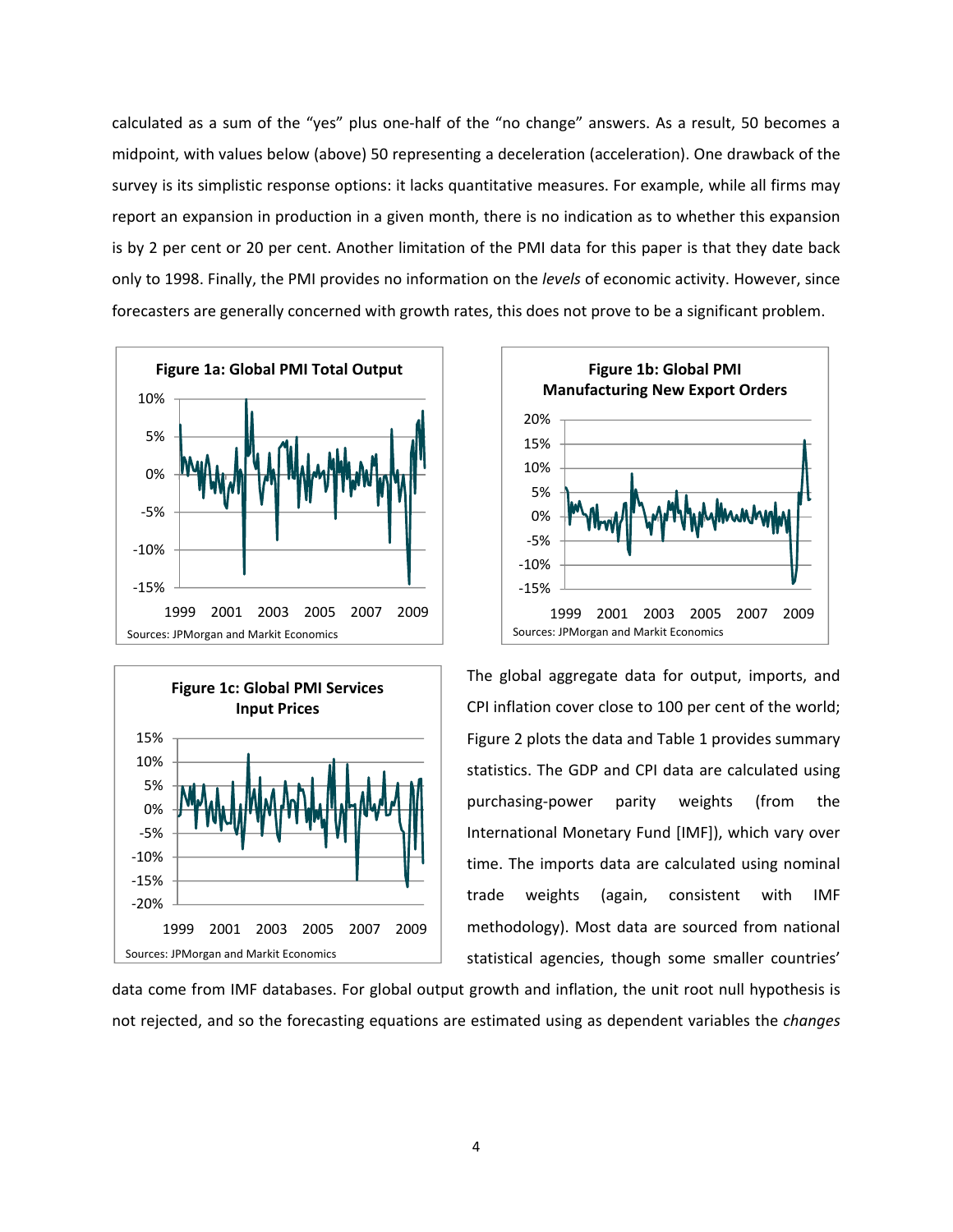

in global output growth and inflation.<sup>10</sup> Global imports, however, are reported as quarter-on-quarter seasonally adjusted annualized per cent changes, for which the null hypothesis of a unit root is rejected.

 $10$  The forecasted differences in the growth rates are then added to the previous period's growth rate, so that the results reported in tables and graphs in this paper are in the more familiar formats of output growth and inflation, and not of their differences.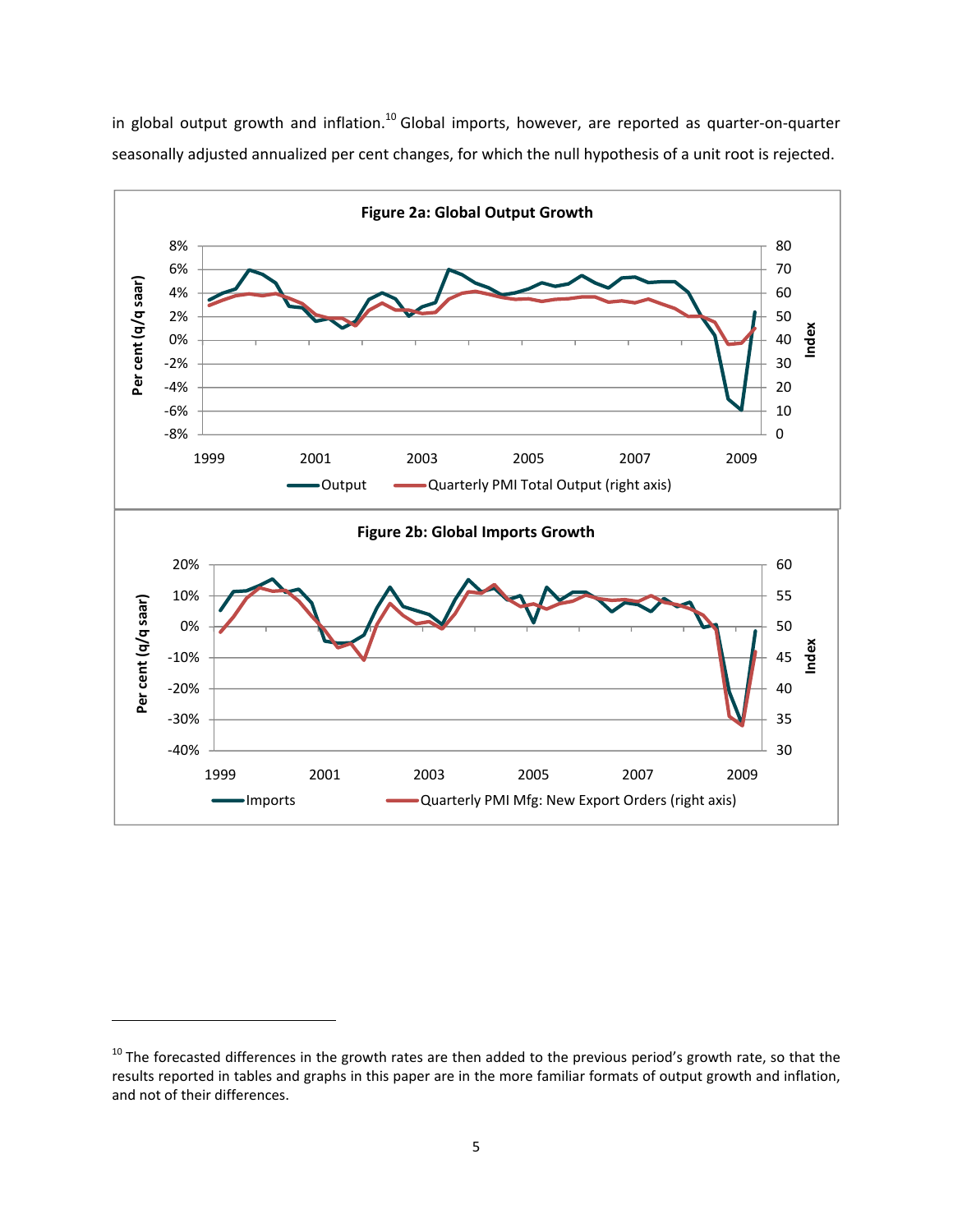

| <b>Table 1:</b> Summary Statistics (%) |      |                |  |  |  |
|----------------------------------------|------|----------------|--|--|--|
|                                        | Mean | <b>Std Dev</b> |  |  |  |
| <b>Output Growth</b>                   | 3.5  | 2.5            |  |  |  |
| Import Growth                          | 5.3  | 9.1            |  |  |  |
| Inflation                              | 2.9  | 17             |  |  |  |
|                                        |      |                |  |  |  |

The PMI data are included in the models in two ways. First, like the macroeconomic aggregates, the PMI series enter as (stationary) quarter‐on‐quarter seasonally adjusted annualized growth rates. Second, they enter as a signed squared deviation from  $50<sup>11</sup>$  This is intended to capture

possible non-linearities in the data. For example, it is possible that, during a time when many firms are increasing production, they are doing so by a faster rate than when only some firms are increasing production.<sup>12</sup>

#### **3. Methodology**

This paper first establishes two naïve benchmark models against which to compare the results of the PMI‐augmented model. The first benchmark is a random‐walk model, where the first‐period forecasts for the global output growth, import growth, and inflation are equal to the last observed value. The second benchmark model is an autoregressive model, in which each global variable is regressed on lags itself. For macro data, these types of models traditionally perform reasonably well (Wallis 1989; Edge, Kiley, and Laforte 2009). The key challenge, then, is to determine whether the addition of global indicator variables—in this case, the PMI—can improve the forecasting performance of the benchmark models.

 $11$  More explicitly, as [ (  $|PMI-50|$  ) x (PMI-50) ].

 $12$  Other variations were also tried, but not found to be significant.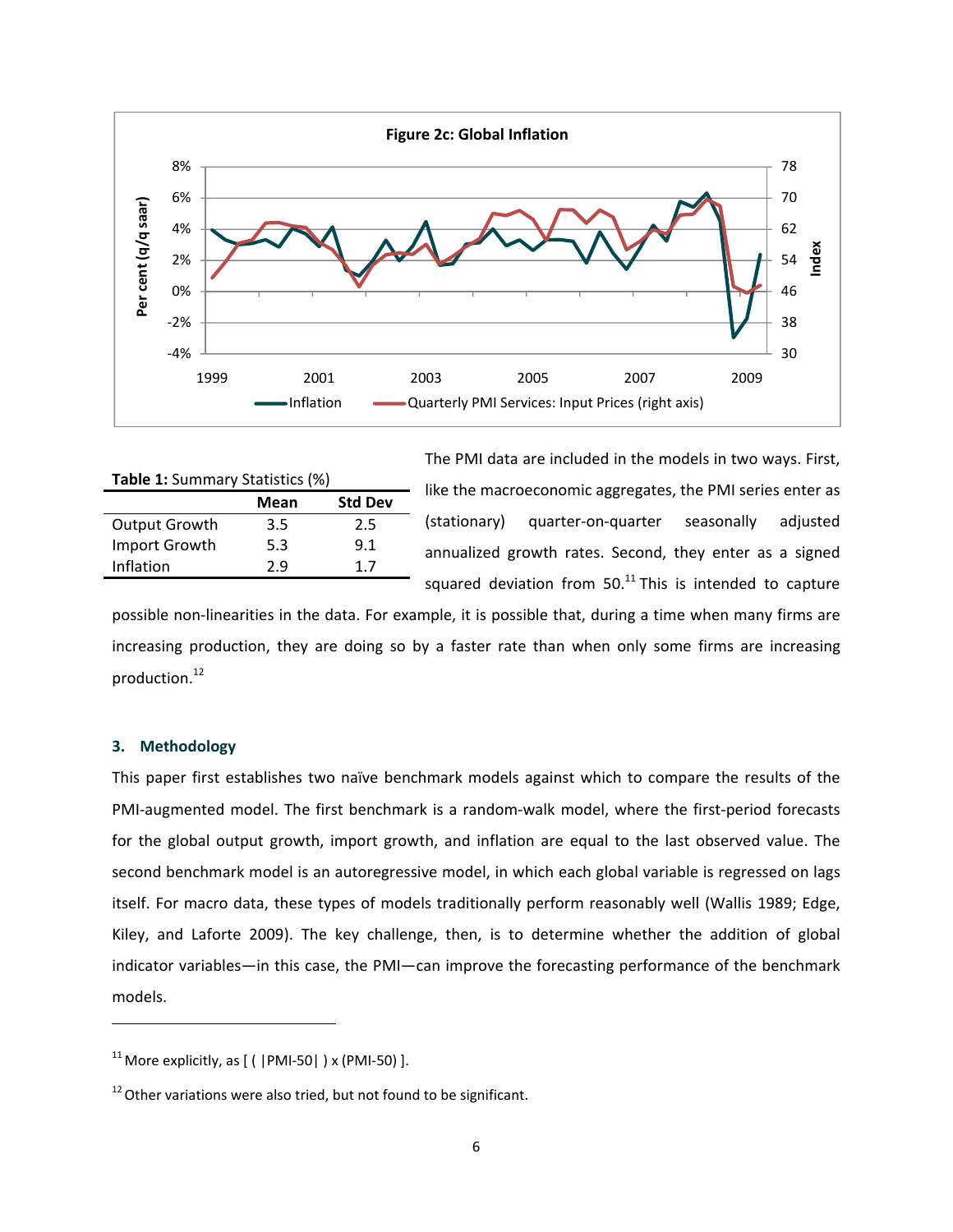The methodology used to incorporate the monthly PMI data into the quarterly model broadly follows that used in Ingenito and Trehan (1996) for the United States; Rünstler and Sédillot (2003) for the euro area; and Zheng and Rossiter (2006) for Canada. Like Jakaitiene and Dées (2009), this paper takes a global perspective, but merges the multi‐frequency techniques of the former papers with the global focus of the latter (which uses only monthly data).

There are three steps to building the models. Figure 3 shows a schematic of the forecasting equations, using as an example the forecast of global output in the first quarter of the year. First, a quarterly *bridge* equation is specified, which maps growth rates in the known *quarterly averages* of the PMI data (*PMI Data Q13*) to the growth of the *quarterly* global macroeconomic variable in question. This equation contains only lagged growth of the dependent variable and the quarterly PMI data, and corresponds to "*GDP Forecast Q13*." Second, once it has been determined which PMI series best forecasts the global aggregate, monthly PMI forecasting equations are constructed. These serve to forecast the PMI data over months in the most recent quarter for which the PMI data have not yet been released. These monthly models thus provide a mix of historical (blue) and forecasted (orange) monthly PMI data over the entire quarter, which can then be converted into a quarterly value (*PMI Forecast*  $Q_1$  and  $Q_2$ ). Finally, once the growth rates of the quarterly aggregates of the PMI forecasts have been constructed, the bridge equations are then re‐estimated two more times (*GDP Forecast Q11* and *Q12*), so that there are three bridge equations for the first quarter: one for each month's PMI release.

The presumption is that the PMI variables will improve the forecasts relative to the benchmark models. Furthermore, the performance is expected to improve as the quarter progresses and more monthly PMI data are added to the model. In terms of model structure, a reasonable hypothesis is that the PMI series most important for each global variable is the one with which it most closely accords. For example, the PMIs for global output (total output, manufacturing output, or services activity) should be most significant in the global GDP equation. Likewise, the PMIs for new orders or, more narrowly, new export orders, should play an important role in the equation for global trade (proxied by global imports). Finally, one would expect the PMIs for input prices to play an important role in determining global inflation. The methodology, however, does not restrict itself to these priors, and tests many different PMI series in the equations, in order to construct the best nowcast of the global economy.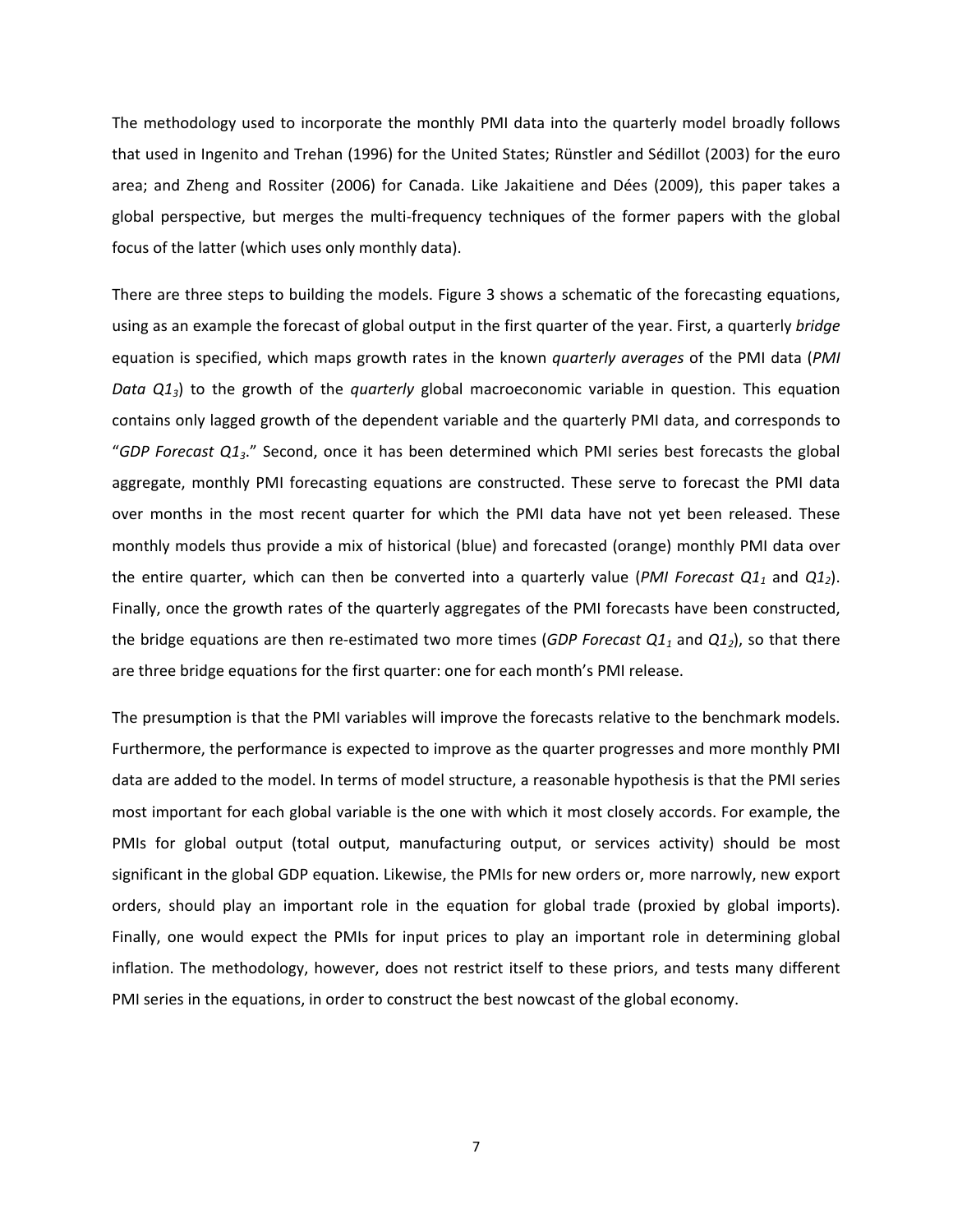

#### **Figure 3: Schematic of the Forecasting Models**

#### **3.1. Quarterly bridge equations**

The first step is to build a bridge equation, which is a statistical mapping of the various manipulations of the quarterly averaged PMI data ( $PMI<sup>q</sup>$ ), a constant ( $c<sub>1</sub>$ ), and lags of quarterly global differenced output growth, import growth, or differenced inflation  $(X)$  on itself:

$$
\hat{X}_t = c_1 + \sum_{i=1}^N \hat{\beta}_i X_{t-i} + \sum_{j=1}^M \hat{\beta}_j PMI_{t-j}^q
$$
\n(1)

The bridge equations are derived using a general-to-specific methodology.<sup>13</sup> The purpose of the bridge equation is straightforward: it links the quarterly averaged PMI data to the quarterly global economic variables.

<sup>&</sup>lt;sup>13</sup> The most general specification includes up to four lags of the dependent variable, and up to four lags each of up to six relevant PMI variables. This implies as many as 30 independent variables, most of which are eliminated from the specification, since they are found to be statistically insignificant.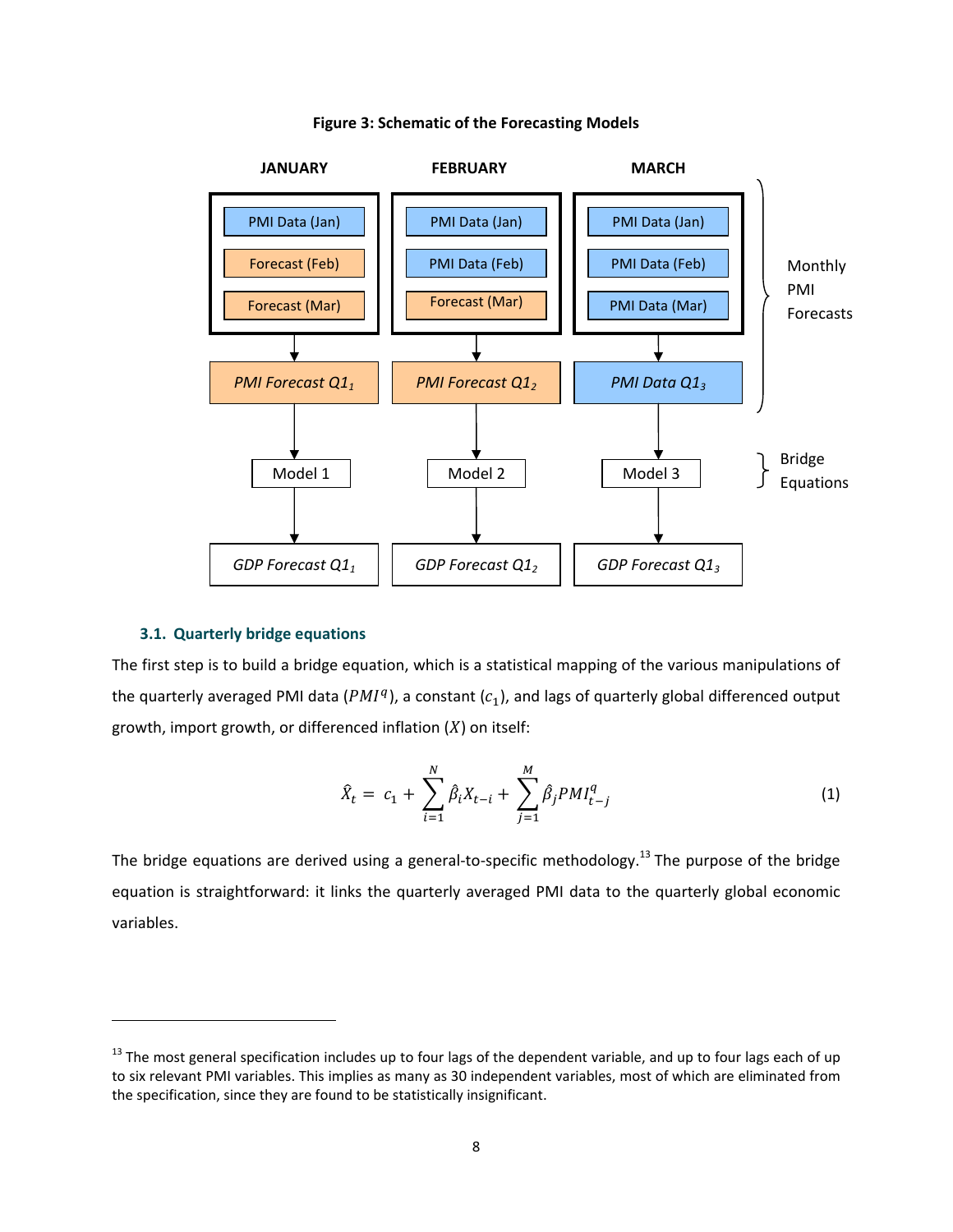Since the initial bridge equations are estimated using three complete months of PMI data, they can be used only in one out of every three months of the quarter, when the PMI has been released for all three months (for example, this corresponds to the "March" column in Figure 3). In order to address the times when only one or two months of the PMI data are available (e.g., January or February in Figure 3), the monthly PMI data are forecasted over the remainder of the quarter, and the bridge equations are reestimated using the *forecasted* quarterly averages of the PMI. Section 3.2 discusses how the monthly PMI forecasts are constructed.

#### **3.2. Monthly PMI forecasts**

The monthly forecasts of the missing current‐quarter PMI data help bridge the frequency gap between the *monthly* PMI observations and the *quarterly* bridge equations. Growth rates of the unreleased monthly PMI data ( $PMI<sup>m</sup>$ ) are forecasted to the end of the current quarter as autoregressive processes with a constant  $c_2:^{14}$ 

$$
\widehat{PMI}_t^m = c_2 + \sum_{i=1}^N \widehat{\beta}_i PMI_{t-i}^m \tag{2}
$$



In other words, for each month of the quarter for which the monthly PMI data have not yet been released, the dynamic forecasts are constructed. The monthly mix of historical and forecasted PMI data for the most recent quarter can then be averaged into a quarterly value that enters the quarterly bridge Equation (1) (see Figure 3).

<sup>&</sup>lt;sup>14</sup> Technically speaking, the PMIs should not contain unit roots, since they are bounded by 0 and 100. However, statistical tests of the unit root null hypothesis are not rejected. For this reason, the monthly growth rates are used as regressors.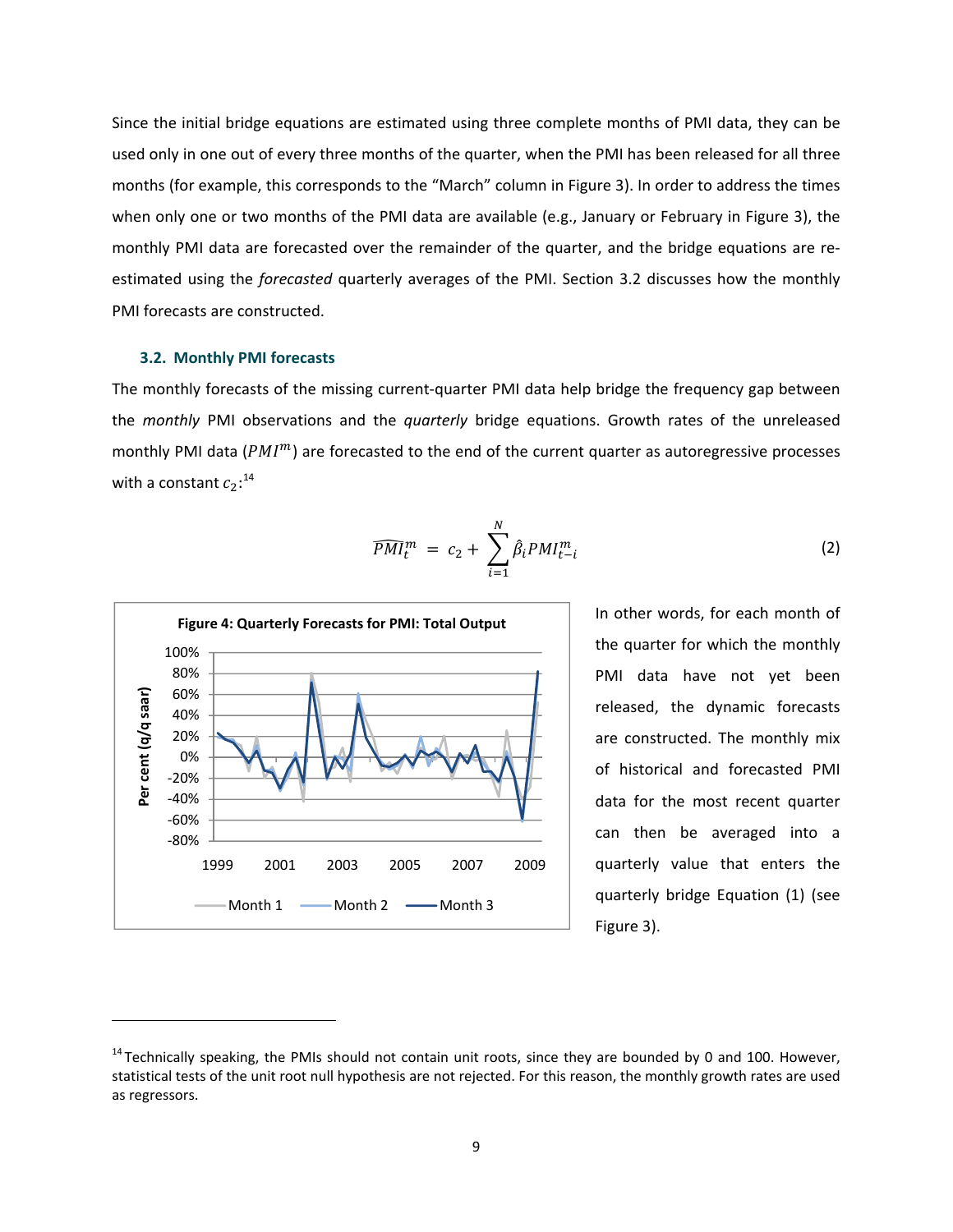As each month of PMI data is released over the course of a quarter, the quarterly average PMI forecast is updated (as shown by the three lines in Figure 4). For this reason, when constructing the model, the bridge Equation (1) is re‐estimated for each of the three sets of monthly information.

#### **3.3. Quarterly bridge equations with monthly PMI forecasts**

The quarterly bridge equations are re-estimated to include the Month 1 and Month 2 PMI forecasts, again using the general‐to‐specific methodology (this corresponds to Models 1 and 2 in Figure 3). The choice of PMI data is not limited to those used in the initial full-information quarterly bridge equations the full general‐to‐specific exercise is repeated for each monthly information set. The adapted quarterly bridge equation is:

$$
\hat{X}_t = c_3^q + \sum_{i=1}^N \hat{\beta}_i^q X_{t-i} + \sum_{j=0}^M \hat{\beta}_j^q \widehat{PMI}_{t-j}^q
$$
\n(3)

Note the one important distinction from Equation (1): the quarterly PMI variable on the right side of Equation (3) may be a *forecast* of the growth rate or squared deviation from 50, depending on the number of months of PMI data available (only when all three of the quarter's months of PMI data are released is this variable purely historical data, as in Equation (1)).

#### **4. Results**

This section discusses the models used to construct nowcasts of the global economy. All equations are estimated over the sample period 1999Q1 to 2008Q3.<sup>15</sup>

#### **4.1. Benchmark models**

The quarterly benchmark models perform largely as expected. The root mean squared errors (RMSE) for the random-walk models are provided in Table 2. $^{16}$ 

<sup>&</sup>lt;sup>15</sup> Estimates that include the most recent historical data are problematic, since the variance during that period dominates the rest of the sample, and severely affects the estimates. Thus a variable that closely follows the large downswings in growth and imports over just two recent quarters may be highly statistically significant in the regression, even if it has little explanatory power earlier in the sample.

 $16$  Since the nowcasts produced by the model concern only the first quarter for which data are unavailable, the RMSEs are equal to the in‐sample root mean squared forecast errors.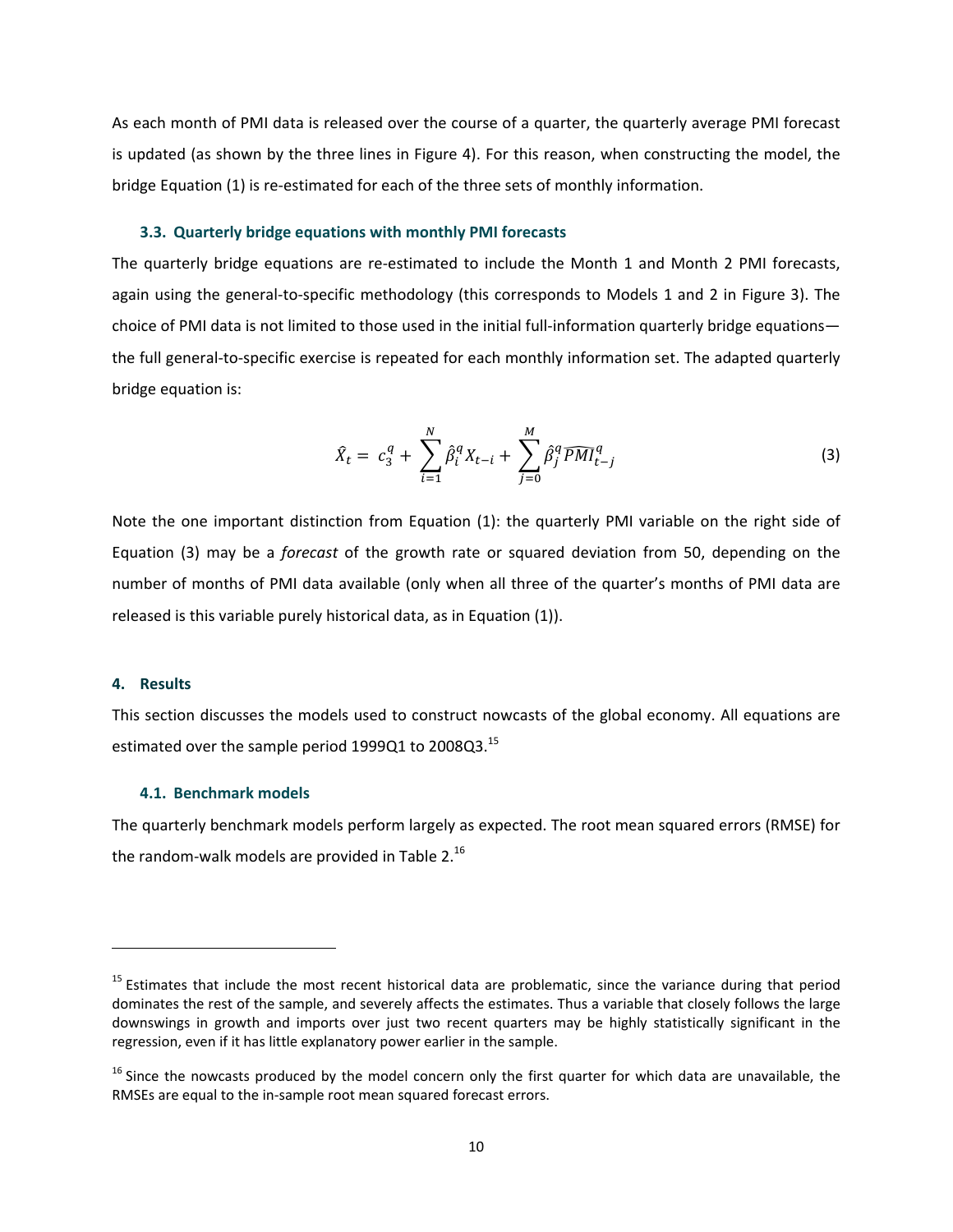| Table 2: RMSEs for Random-Walk Models (q/q saar) |        |        |                  |
|--------------------------------------------------|--------|--------|------------------|
|                                                  | Output | Import |                  |
|                                                  | Growth | Growth | <b>Inflation</b> |
| RMSE                                             | 1.0%   | 4.9%   | 1.2%             |

The RMSEs are 1 per cent for output growth, 5 per cent for import growth, and just over 1 per cent for inflation. The higher RMSE for global import growth is due to the series being more volatile (see Table 1). Results for the autoregressive benchmark models are shown in Table 3.

| Table 3: Results for Autoregressive Models |       |                       |                  |                       |  |
|--------------------------------------------|-------|-----------------------|------------------|-----------------------|--|
|                                            |       | Output<br>Growth*     | Import<br>Growth | Inflation*            |  |
| Constant                                   |       |                       | 0.0275<br>(2.23) |                       |  |
| Lags                                       | $T-1$ |                       | 0.603<br>(4.42)  | $-0.519$<br>$(-3.12)$ |  |
|                                            | $T-2$ |                       |                  | $-0.314$<br>$(-1.88)$ |  |
|                                            | $T-3$ | $-0.388$<br>$(-2.25)$ |                  |                       |  |
| $R^2$ Adjusted                             |       | 0.10                  | 0.33             | 0.19                  |  |
| <b>RMSE</b>                                |       | 0.9%                  | 4.6%             | 1.1%                  |  |

\* Output and inflation estimated as the difference of the growth rate.

Predictably, the RMSEs for these forecasting equations are lower than for their RW counterparts. While the forecasting performance of the RW and AR models may appear poor, these types of naïve time‐ series models often outperform more complex econometric macroeconomic models, especially in the near term, and therefore form suitable benchmarks for the analysis.

#### **4.2. Quarterly bridge equations**

Table 4 reports the results for the quarterly bridge equations for differenced global GDP growth, import growth, and differenced inflation. The change in global output growth is well described by the PMI data; the RMSE of the global growth forecast is considerably below those of the benchmark models, at 0.7 per cent ( $q/q$  saar).<sup>17</sup> The model is parsimonious—only the third lagged value of global output and the contemporaneous change in the PMI series for *Total Output* are significant (and of the expected sign). The regressions pass statistical tests (Breusch‐Godfrey, Ljung‐Box, and Durbin‐h), as shown in the table.

 $17$  Note that the RMSEs shown in the tables are calculated as the RMSEs of the growth rate, and not the change in the growth rate (the dependent variable for the global output equations).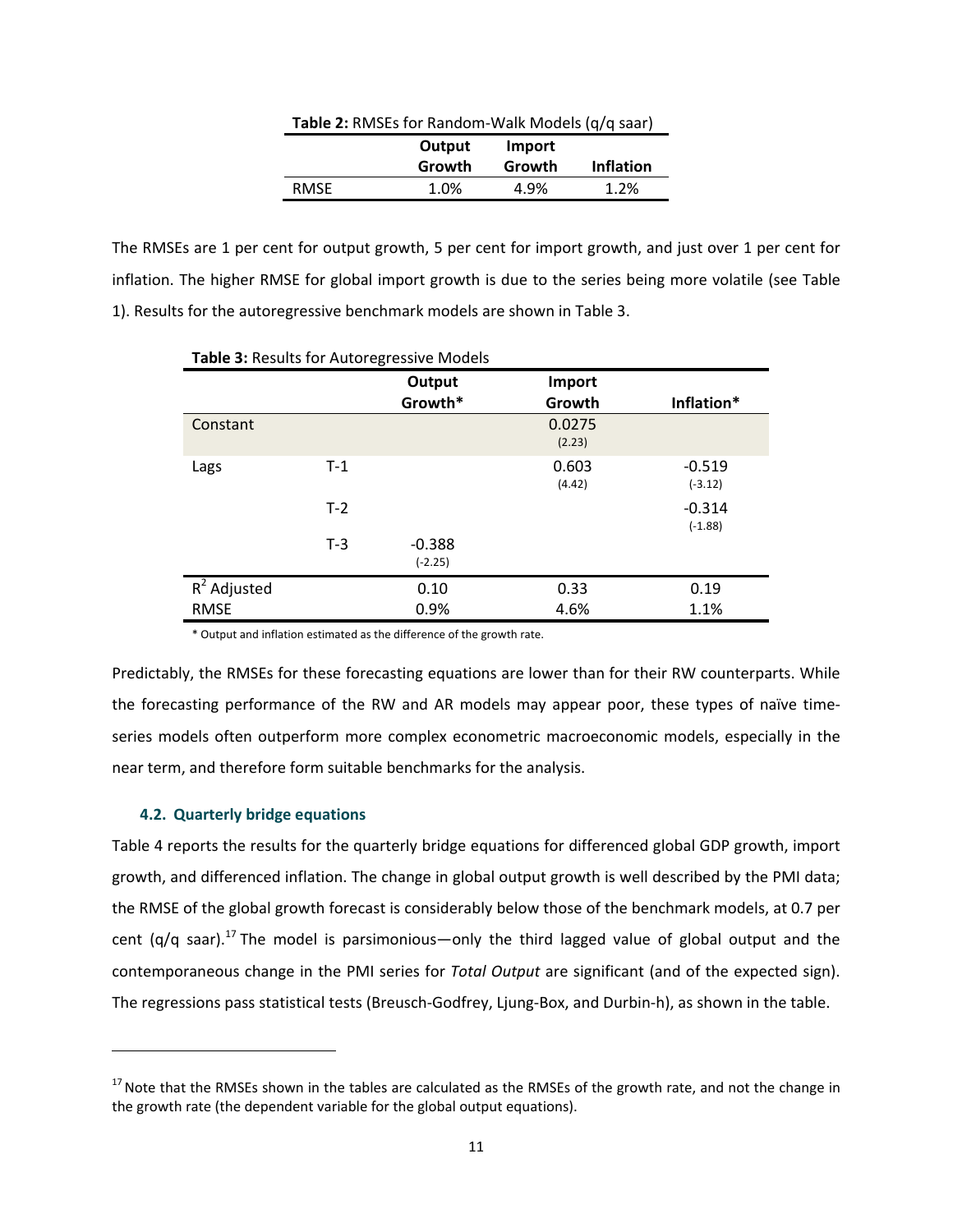|                                             |       | Output<br>Growth*     | Import<br>Growth  | Inflation*            |
|---------------------------------------------|-------|-----------------------|-------------------|-----------------------|
| Constant                                    |       |                       | 0.0281<br>(3.81)  |                       |
| Lagged Dependent                            | $T-1$ |                       |                   | $-0.407$<br>$(-3.22)$ |
|                                             | $T-3$ | $-0.355$<br>$(-2.52)$ |                   |                       |
| <b>PMI Total:</b><br>% (Output)             | T     | 0.0279<br>(4.25)      |                   |                       |
| PMI Manufacturing:<br>% (New Export Orders) | Τ     |                       | 0.178<br>(5.52)   |                       |
|                                             | $T-1$ |                       | 0.257<br>(7.81)   |                       |
| Squared Dev from 50                         | $T-2$ |                       | 0.00275<br>(6.97) |                       |
| <b>PMI Services:</b><br>% (Input Prices)    | T     |                       |                   | 0.0269<br>(4.57)      |
| $R^2$ Adjusted                              |       | 0.40                  | 0.72              | 0.44                  |
| <b>RMSE</b>                                 |       | 0.73%                 | 3.0%              | 0.90%                 |
| Breusch-Godfrey $X^2$ (p-val)               |       | 0.89                  | 0.73              | 0.16                  |
| Ljung-Box Q-Stat (p-val)                    |       | 0.63                  | 0.68              | 0.41                  |
| Durbin-h Statistic (p-val)                  |       | 0.89                  | 0.75              | 0.17                  |

**Table 4:** Quarterly Bridge Equations with Full‐Quarter PMI Data

\* Output and inflation estimated as the difference of the growth rate.

The quarterly bridge equation for global import growth also performs quite well. As expected, the role for the *PMI Manufacturing: New Export Orders* series is important for explaining global import growth, and its growth rate appears in the equation both contemporaneously and with a lag. The squared deviation is also significant at two lags. The RMSE, at 3.0 per cent (q/q saar), is unsurprisingly higher for trade than for output, since the series is much more volatile. However, relative to the series' standard deviation, it is comparable to that of the global output equation (see Table 1), and again, the addition of the PMI variables makes the model superior to the benchmark models. The equation passes all statistical tests presented in the table.

Finally, differenced global inflation is well described by its lags and the PMI for *Services: Input Price*, which enters contemporaneously into the quarterly bridge equation. The  $R^2$ -adjusted of the equation is 0.44, and the RMSE is lower than those of the benchmark models.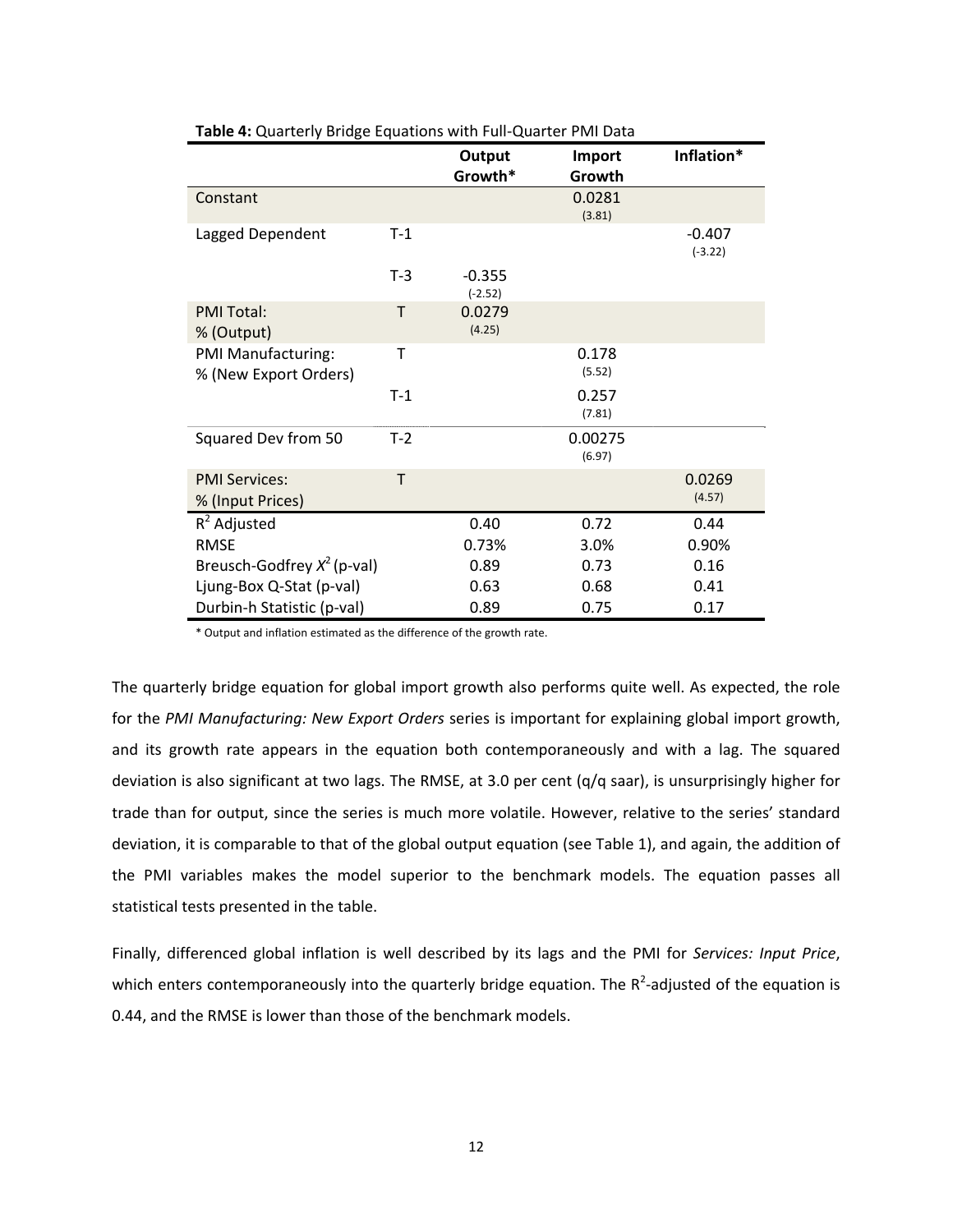#### **4.3. Monthly PMI forecast equations**

The growth rates of the monthly PMIs are forecast as autoregressive functions. However, the best forecast for all three series is no change, implying a random walk in levels for the PMI series.<sup>18</sup> Quarterly averages of the PMI series are thus constructed using the monthly forecasts of no change, and the new quarterly series are used as dependent variables to estimate the bridge equations for each of 1‐ and 2‐ month's availability of PMI data (as in Equation (3)). Figure 4 shows an example of such quarterly PMI forecasts for the series *PMI: Total Output*.

#### **4.4. Quarterly bridge equations with monthly PMI forecasts**

Table 5 reports the results of the quarterly bridge equations for each monthly PMI release, estimated from 1999Q1 to 2008Q3.<sup>19</sup> To facilitate comparison across monthly information sets, the quarterly bridge equations from Table 4 that contain all three months of PMI data are reproduced in Table 5. Some broad trends are evident in the results. Generally speaking, for each indicator, each of the three equations is relatively similar, both in structure and in coefficients. Diebold‐Mariano tests using a squared loss function show that the forecasting performance (as measured by the RMSEs) is relatively unchanged between the first and second month's release of the PMI, but improves between the second and third month's release (see Figure 5). The statistical significance of the PMI series in each global equation matches our priors; for example, the PMI series for *Total Output* matters most for global GDP. The results suggest that the PMI‐augmented models are superior to the benchmarks, regardless of the months of PMI data available, confirming our priors.

 $18$  This is purely coincidental. Because the third step in constructing the quarterly forecasting equations requires a respecification of the bridge equation, monthly forecasts were constructed for more PMI series than just those presented in the previous section. Other monthly PMI series were forecastable using autoregressive specifications, though the explanatory power remained weak due to the volatility of the series.

 $19$  The equations are estimated using Newey-West corrected errors.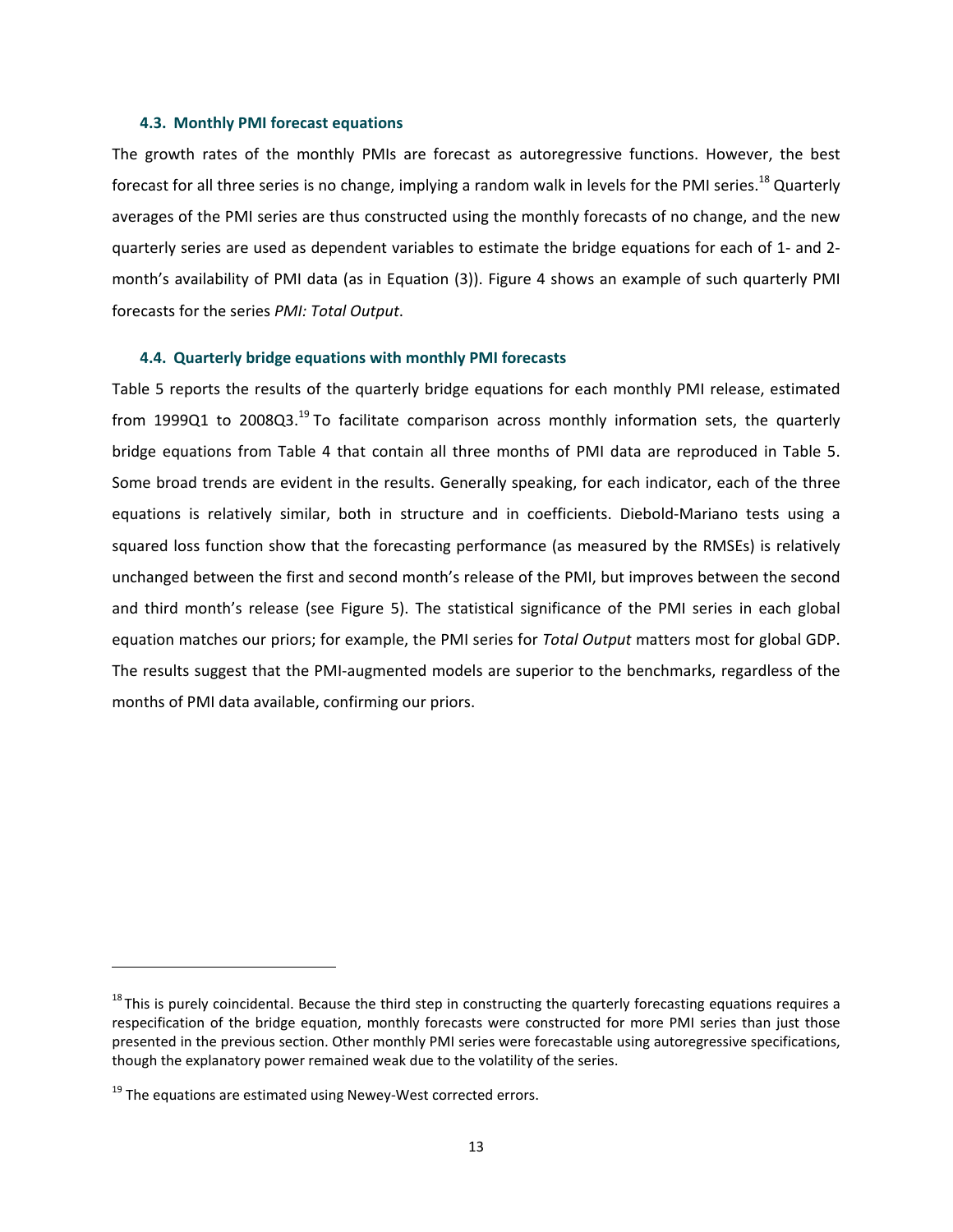| <b>Table 5: Forecast Equations for Each Month's Information Set</b> |  |  |  |
|---------------------------------------------------------------------|--|--|--|
|---------------------------------------------------------------------|--|--|--|

|                                             |              | Output Growth*        |                       | <b>Import Growth</b>  |                  |                  | Inflation*        |                       |                       |                       |
|---------------------------------------------|--------------|-----------------------|-----------------------|-----------------------|------------------|------------------|-------------------|-----------------------|-----------------------|-----------------------|
|                                             |              | Month 1               | Month 2               | Month 3               | Month 1          | Month 2          | Month 3           | Month 1               | Month 2               | Month 3               |
| Constant                                    |              |                       |                       |                       | 0.0249<br>(2.27) | 0.0230<br>(2.05) | 0.0281<br>(3.81)  |                       |                       |                       |
| Lagged Dependent                            | $T-1$        |                       |                       |                       |                  |                  |                   | $-0.613$<br>$(-4.02)$ | $-0.468$<br>$(-3.66)$ | $-0.407$<br>$(-3.22)$ |
|                                             | $T-2$        |                       |                       |                       | 0.538<br>(4.48)  | 0.563<br>(4.54)  |                   |                       |                       |                       |
|                                             | $T-3$        | $-0.380$<br>$(-2.43)$ | $-0.390$<br>$(-2.75)$ | $-0.355$<br>$(-2.52)$ |                  |                  |                   |                       |                       |                       |
| <b>PMI Total:</b><br>% (Output)             | T            | 0.0158<br>(2.87)      | 0.0248<br>(4.15)      | 0.0279<br>(4.25)      |                  |                  |                   |                       |                       |                       |
| PMI Manufacturing:<br>% (New Export Orders) | $\mathsf{T}$ |                       |                       |                       | 0.130<br>(4.03)  | 0.146<br>(3.91)  | 0.178<br>(5.52)   |                       |                       |                       |
|                                             | $T-1$        |                       |                       |                       | 0.159<br>(4.26)  | 0.171<br>(4.61)  | 0.257<br>(7.81)   |                       |                       |                       |
| Squared Dev from 50                         | $T-2$        |                       |                       |                       |                  |                  | 0.00275<br>(6.97) |                       |                       |                       |
| <b>PMI Services:</b><br>% (Input Prices)    | T            |                       |                       |                       |                  |                  |                   | 0.0260<br>(3.39)      | 0.0264<br>(4.51)      | 0.0269<br>(4.57)      |
| $R^2$ Adjusted                              |              | 0.26                  | 0.39                  | 0.40                  | 0.57             | 0.57             | 0.72              | 0.32                  | 0.43                  | 0.44                  |
| <b>RMSE</b>                                 |              | 0.81%                 | 0.74%                 | 0.73%                 | 3.7%             | 3.7%             | 3.0%              | 0.99%                 | 0.91%                 | 0.90%                 |
| Breusch-Godfrey $X^2$ (p-val)               |              | 0.36                  | 0.69                  | 0.89                  | 0.48             | 0.63             | 0.73              | 0.45                  | 0.41                  | 0.16                  |
| Ljung-Box Q-Stat (p-val)                    |              | 0.94                  | 0.73                  | 0.63                  | 0.93             | 0.93             | 0.68              | 0.87                  | 0.22                  | 0.41                  |
| Durbin-h Statistic (p-val)                  |              | 0.38                  | 0.70                  | 0.89                  | 0.51             | 0.65             | 0.75              | 0.46                  | 0.42                  | 0.17                  |
| Diebold-Mariano (p-val)                     |              |                       | 0.63                  | 0.13                  |                  | 0.40             | 0.13              |                       | 0.27                  | 0.10                  |
| (relative to previous month)                |              |                       |                       |                       |                  |                  |                   |                       |                       |                       |

\* Output and inflation estimated as the difference in the growth rate.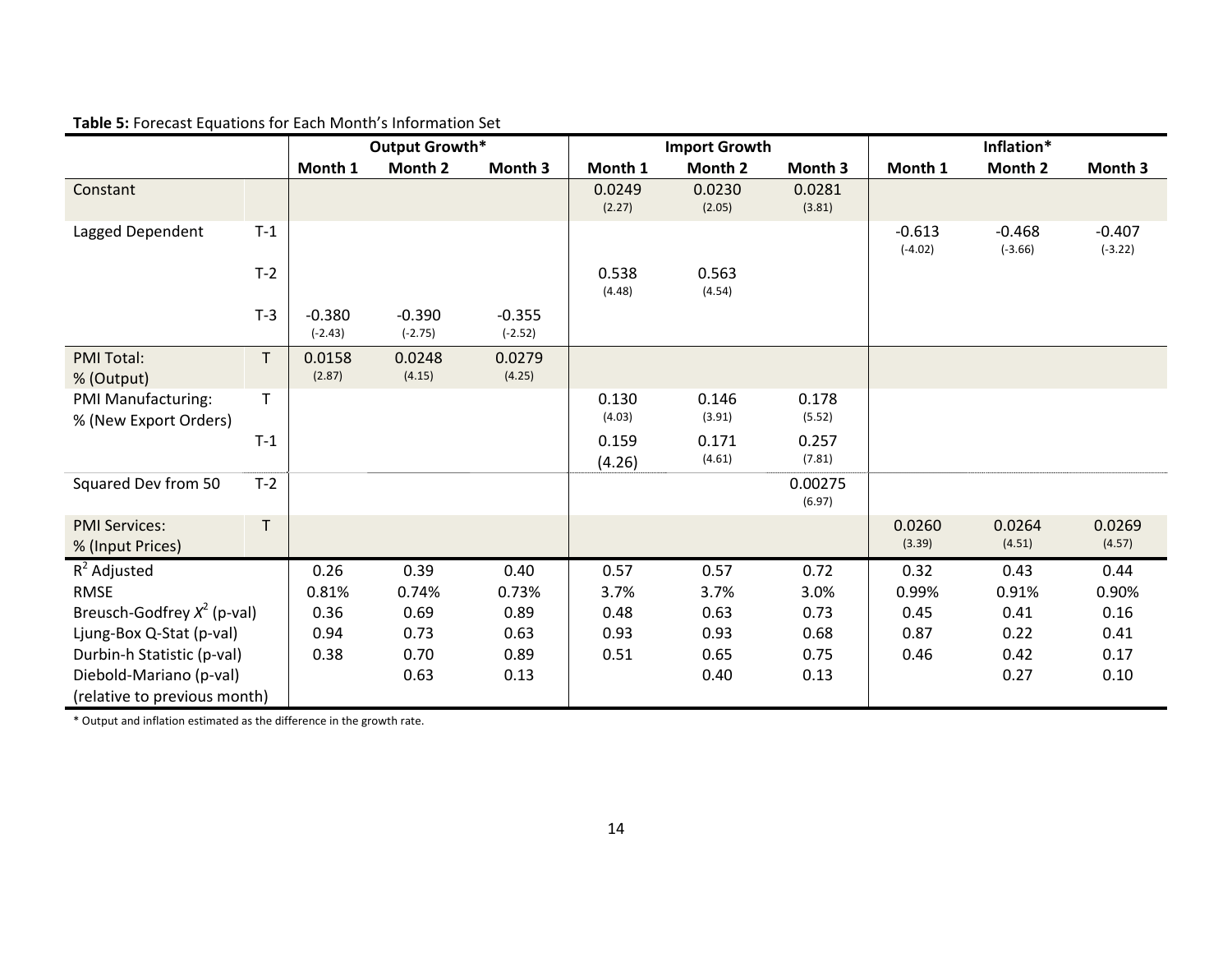

<u> 1989 - Johann Barn, mars ann an t-Amhain an t-Amhain an t-Amhain an t-Amhain an t-Amhain an t-Amhain an t-Amh</u>

Figure 6 shows the evolution of the forecast errors over each quarter. The grey bar shows the forecast error with only one month of PMI data; the light blue bar shows the forecast error when two months of PMI data are available; the dark blue bar shows the error for when all three months are available. Table 6 reports the momentum ratio results.<sup>20</sup> The models all forecast the correct momentum of the dependent

variable at least 50 per cent of the time. As expected, the ratio improves (or, at minimum, remains unchanged) as the monthly PMI data are added to the information set.

| <b>Table 6:</b> Momentum Ratio (%) |         |         |         |  |
|------------------------------------|---------|---------|---------|--|
|                                    | Month 1 | Month 2 | Month 3 |  |
| Output Growth                      | 50      | 55      | 60      |  |
| Import Growth                      | 78      | 78      | 80      |  |
| Inflation                          | 73      | 83      | 88      |  |



<sup>20</sup> The statistics show the frequency with which the models predicted the correct direction of change in the *growth rate*.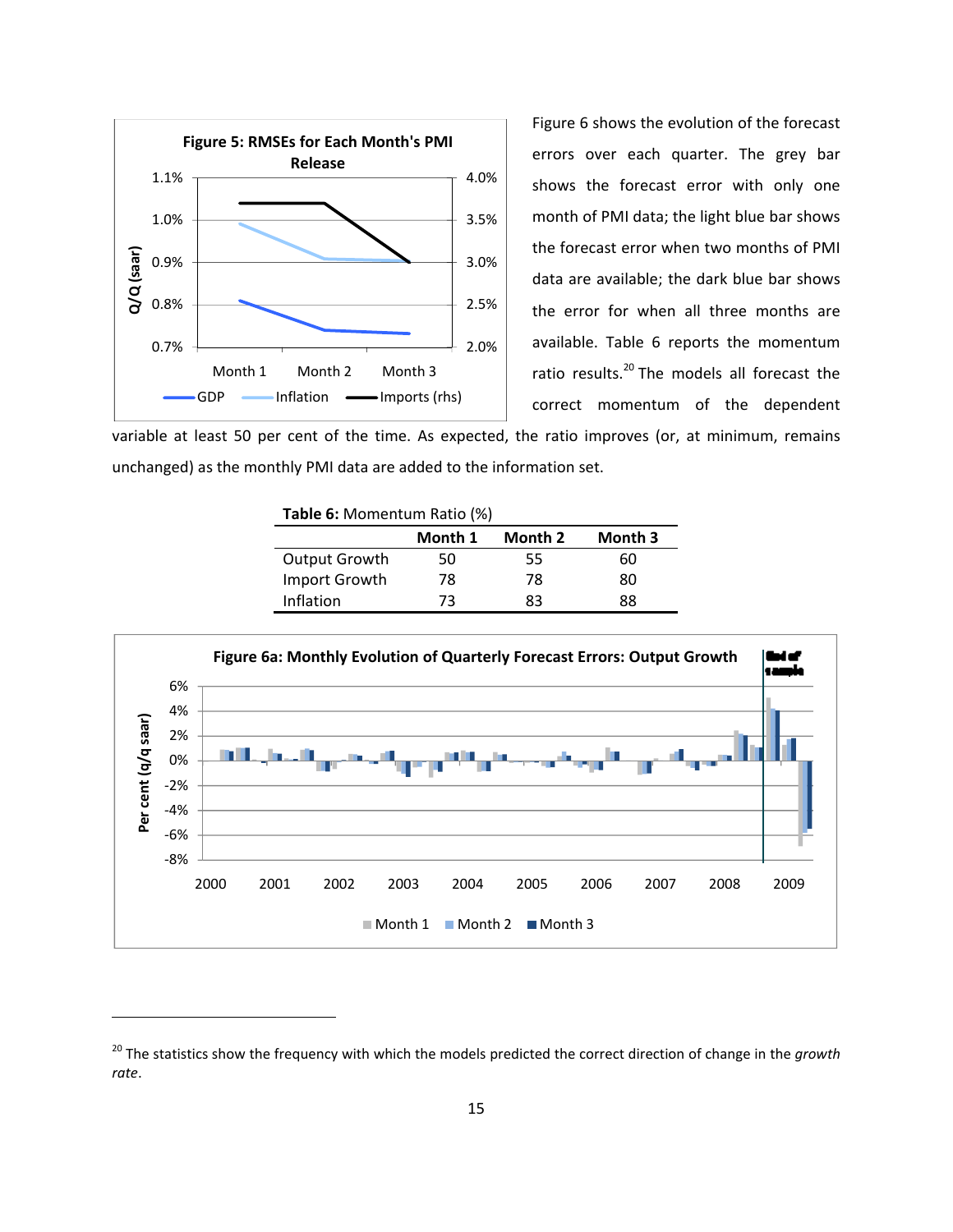

#### **5. The Great Recession**

The speed of the sharp deterioration in the global economy at the end of 2008 (as shown in Figure 2) came as a surprise to most forecasters. The synchronous declines in output and imports among industrial countries, in particular, were unprecedented since the Great Depression, and the downward pressure on inflation from the sharp drop in economic activity and lower commodity prices was considerable. Since the benchmark models rely only on lags, they did not predict the sudden deterioration. The PMI data, however, with its global scope and rapid publication, may have provided an early indication of the degree and pace of deterioration in the global economy (as shown in Figure 2).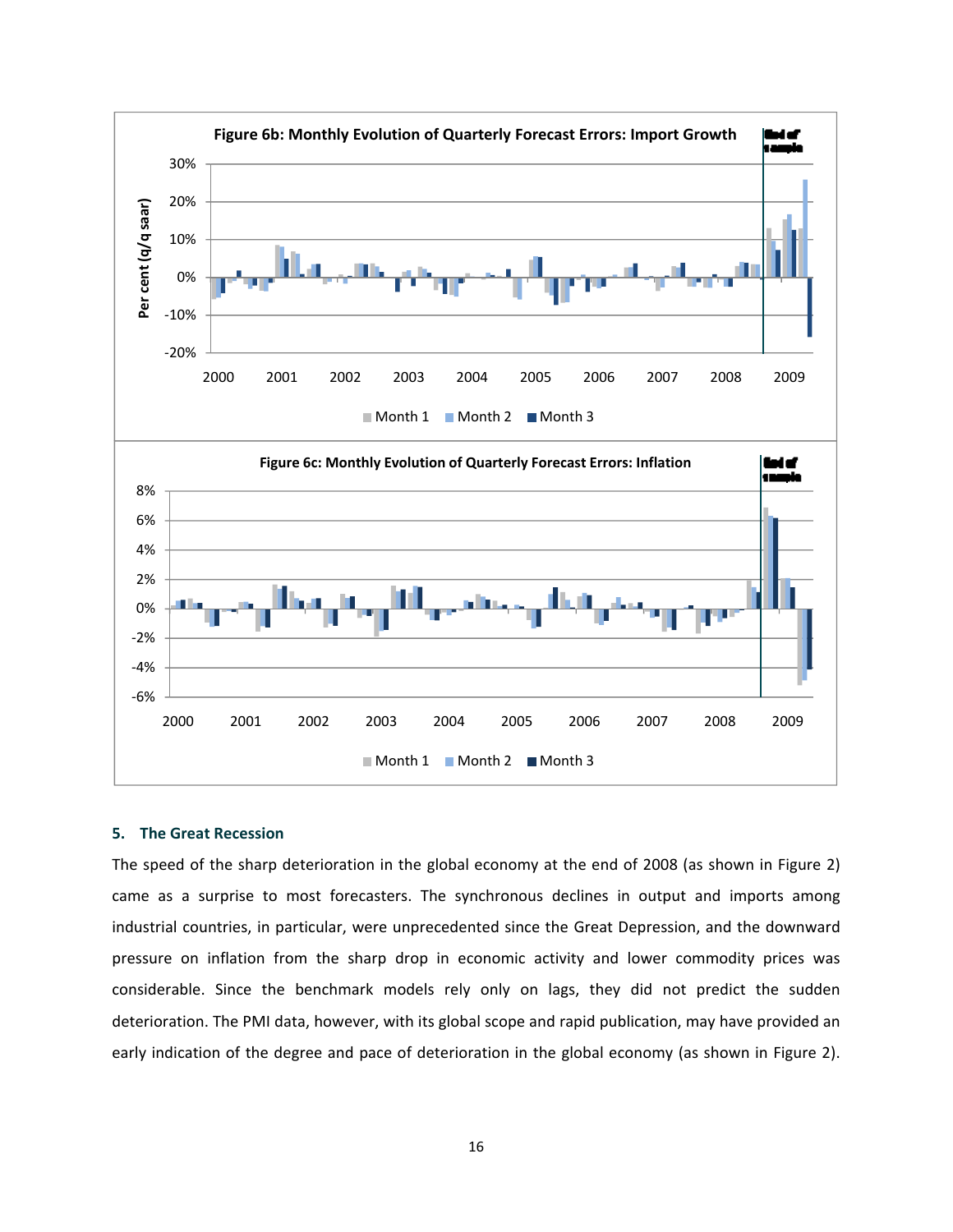This section investigates the performance of the models containing the PMIs versus the benchmarks over the "Great Recession" period, focusing on 2008Q1 to 2009Q2.

#### **5.1. Benchmark models**

The AR and RW models are again used as benchmark models for the analysis of the Great Recession. Figure 7 plots the forecasts of global output growth, import growth, and inflation over the period 2008Q1 to 2009Q2 for the benchmark models, the quarterly bridge equations, and the historical data.<sup>21</sup> Table 7 summarizes the root mean squared forecast errors (RMSFE) of the models over this period. The graphs and table show that the naïve benchmark models generally did not foresee the sharp declines in output, imports, and inflation at the end of 2008.



 $21$  The estimation sample includes data to 2008Q3, just before the Great Recession started. The period 2008Q1 to 2008Q3 is shown in the graphs for illustrative purposes.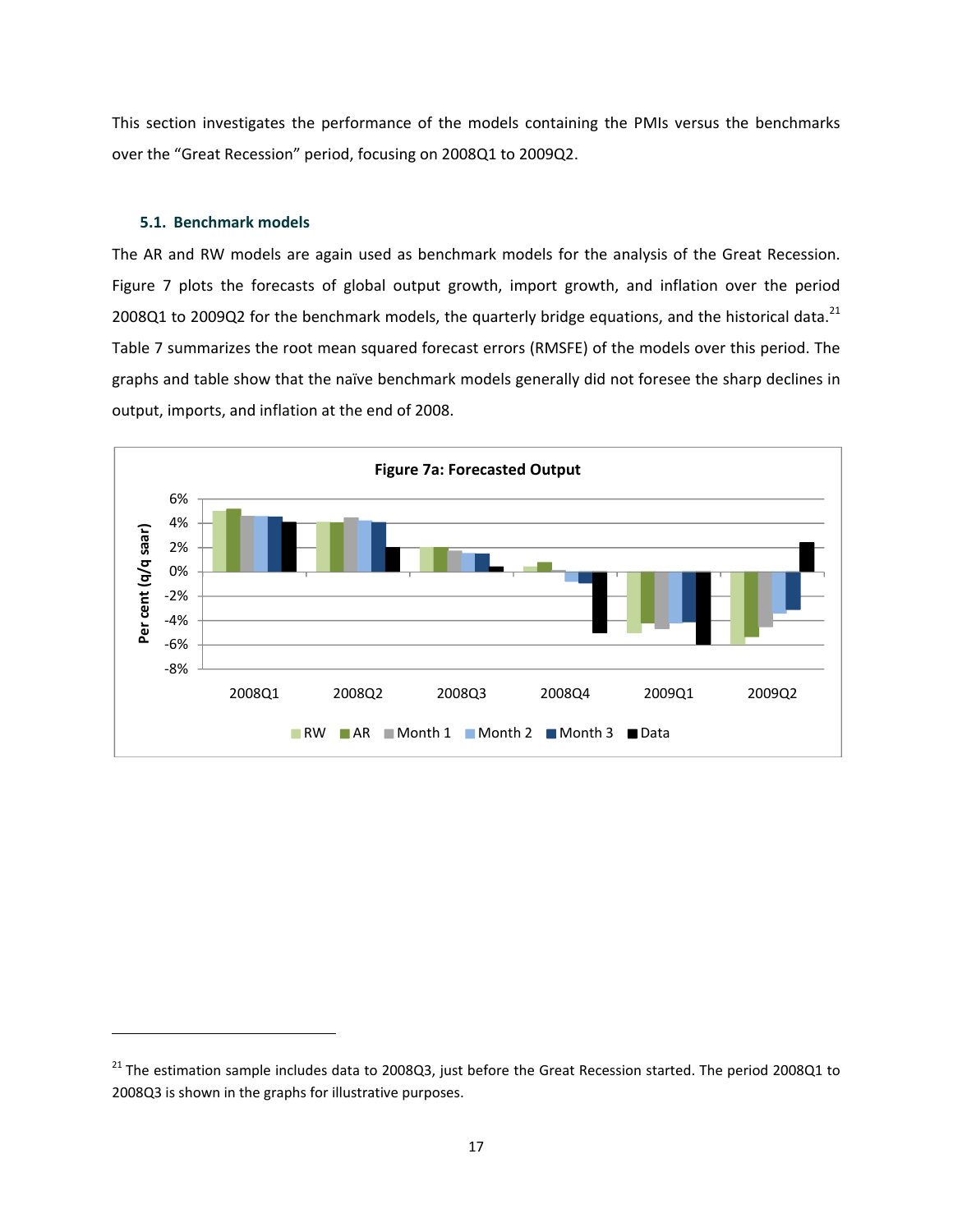

#### **5.2. Did the PMIs help forecast the Great Recession?**

This section focuses first on how large the forecast errors are during the period, and then on how much the forecasts improve as more information is added to the model. Since the estimation sample does not include the Great Recession, this gives a good idea of what the PMIs would have forecasted at the time. Figure 6 shows the forecast errors over this period, and Figure 7 the monthly evolution of quarterly forecasts, along with the benchmarks. Table 7 reports the root mean squared forecast errors over this period, as progressively more data are added to the models.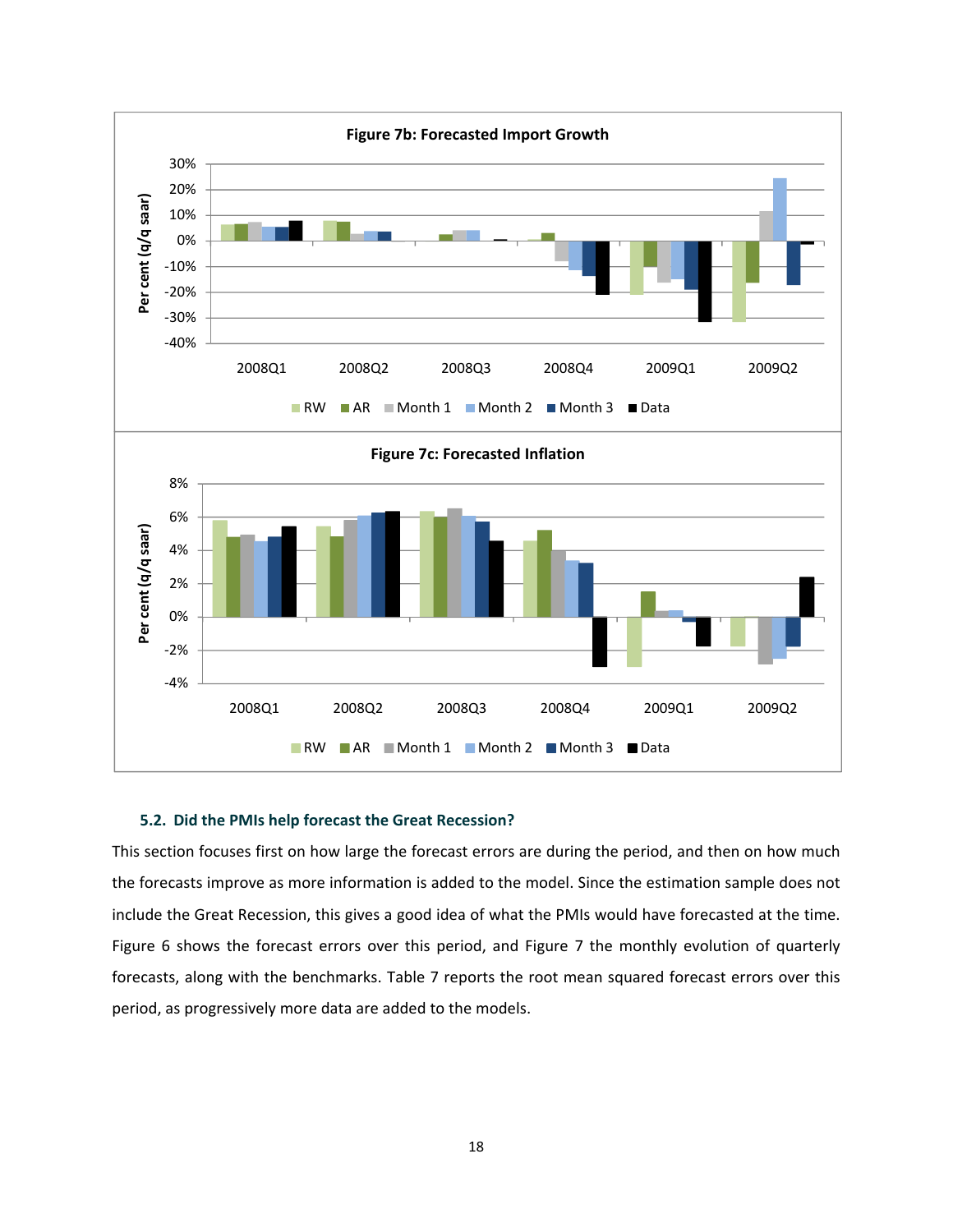|                   | Model     | RMSFE (q/q saar) |
|-------------------|-----------|------------------|
| <b>GDP Growth</b> | <b>RW</b> | 3.2              |
|                   | AR.       | 3.3              |
|                   | Month 1   | 2.9              |
|                   | Month 2   | 2.6              |
|                   | Month 3   | 2.5              |
| Import Growth     | <b>RW</b> | 12.2             |
|                   | AR        | 12.0             |
|                   | Month 1   | 8.1              |
|                   | Month 2   | 10.4             |
|                   | Month 3   | 7.1              |
| Inflation         | <b>RW</b> | 2.7              |
|                   | <b>AR</b> | 2.9              |
|                   | Month 1   | 2.9              |
|                   | Month 2   | 2.7              |
|                   | Month 3   | 2.3              |

**Table 7:** RMSFEs: 2008Q1 to 2009Q2 (%)

For global output growth, the bridge equations generally predict the correct sign over the first two quarters examined. The model underpredicts the magnitude of the decline in 2008Q4 quite significantly, but does an adequate job in 2009Q1. In 2009Q2, the indicator model underpredicts all three variables, even with all three months of data. Compared with the benchmark models, however, the PMIs reduce the RMSFE fairly significantly—especially once the second month's PMI has been released.

The bridge equations for global import growth tend to perform somewhat better. The sign of the deterioration is correctly predicted in both 2008Q4 and 2009Q1. For 2009Q2, however, the PMI data provide a mixed picture. The equation forecasts increasing imports for that quarter during the first two months, but then forecasts a decline in imports with all three months of PMI data. In the end, imports fell only slightly. Again, the inclusion of the PMI in the models improves the RMSFEs relative to the benchmark models.

Finally, the quarterly bridge equations for global inflation tend to converge towards the final data release as more PMI data are released, but they generally do not predict the correct sign of global inflation. The discrepancy between the forecasts and released data is at its greatest in 2008Q4 and 2009Q2: in both these periods, neither the bridge equations nor the benchmarks correctly predicted the sign of inflation, with the exception of the RW model in 2009Q1.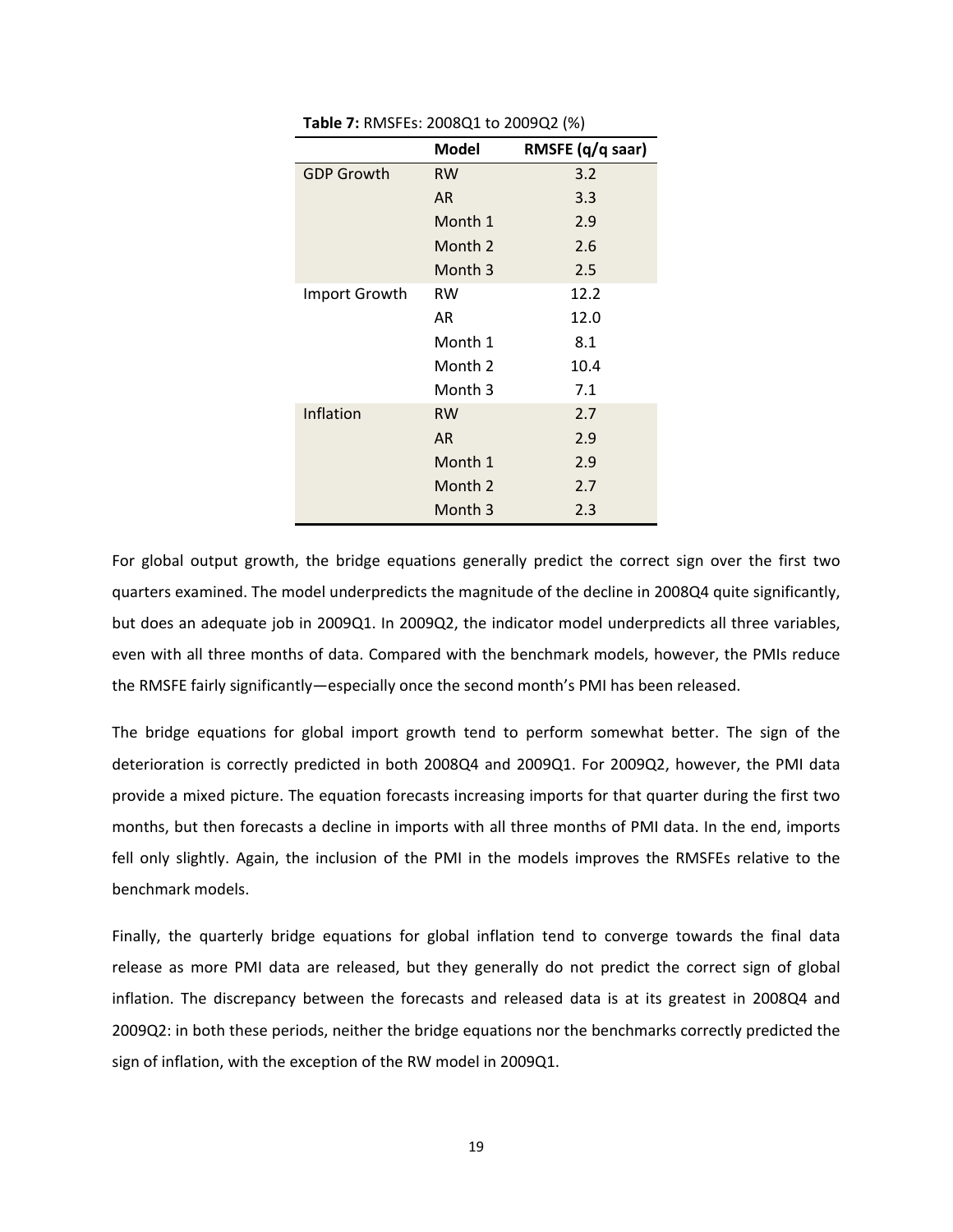As Table 7 shows, the addition of the PMI data to the models generally improves the forecasts, in some cases considerably. For global output, each additional month of data reduces the RMSFE (relative to the benchmarks), with the largest improvements coming from the first month's PMI release. For global imports, the first month's PMI release also reduces the RMSFE considerably, though, curiously, the addition of the second month of PMI data unwinds about half the improvement. For global inflation, the biggest gains come from the third month's release of the PMI data.

Overall, the models that include the PMI data outperform the benchmarks during this period of high economic volatility, suggesting that the "soft" PMI indicators contain useful information for forecasting.

#### **6. Conclusion**

Global economic developments are important to small open economies such as Canada. Therefore, policy‐makers need tools to gauge accurately the state of the global economy. This paper contributes to the Bank of Canada's agenda to augment its short-term forecasting tools by constructing a model that uses mixed‐frequency forecasting equations to forecast quarterly global output growth, import growth, and inflation with the monthly global Purchasing Managers Index. When compared against two benchmark models, the results suggest that the PMIs are useful for forecasting developments in the global economy. As the forecasts are updated throughout the quarter with the monthly release of the PMI data, forecasting performance generally improves. However, an analysis of the performance of the models over the period of the Great Recession (in particular, 2008Q4 to 2009Q2) shows that the performance of the models containing these soft indicators did not forecast the full extent of the strong deterioration in the global economy. Still, compared to the benchmark models during this period, the PMI indicator models provided more accurate forecasts. This suggests that soft indicators, while not perfect forecasters, do add important additional information to short‐term nowcasting models.

One key extension to this model would be to assess its forecasting performance in real time. However, as mentioned, real‐time data for global output, imports, and inflation are not available. One could perhaps use the OECD's real‐time database to proxy revisions to the global aggregates, but this method would be imperfect, since data on non-OECD countries tend to be more heavily revised. Another extension would be to extend the forecasting horizon to two or three quarters. However, the results of the nowcasting exercise indicate that the PMIs have the strongest predictive power for the contemporaneous quarter, so it is not clear how accurate longer‐horizon forecasts would be. For the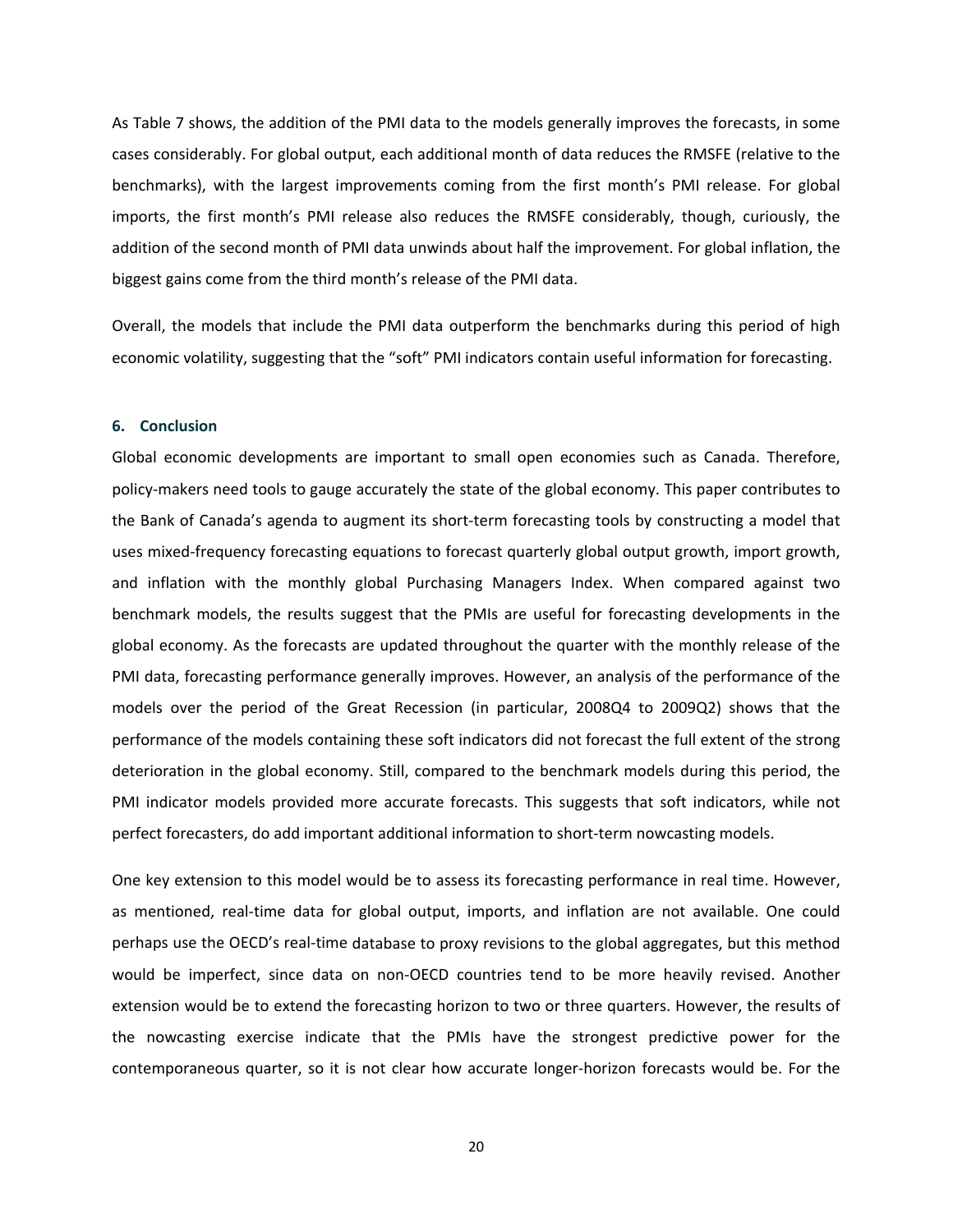longer-horizon forecasts, structural models of the global economy, such as the Bank of Canada's version of the Global Projection Model, would likely be superior.